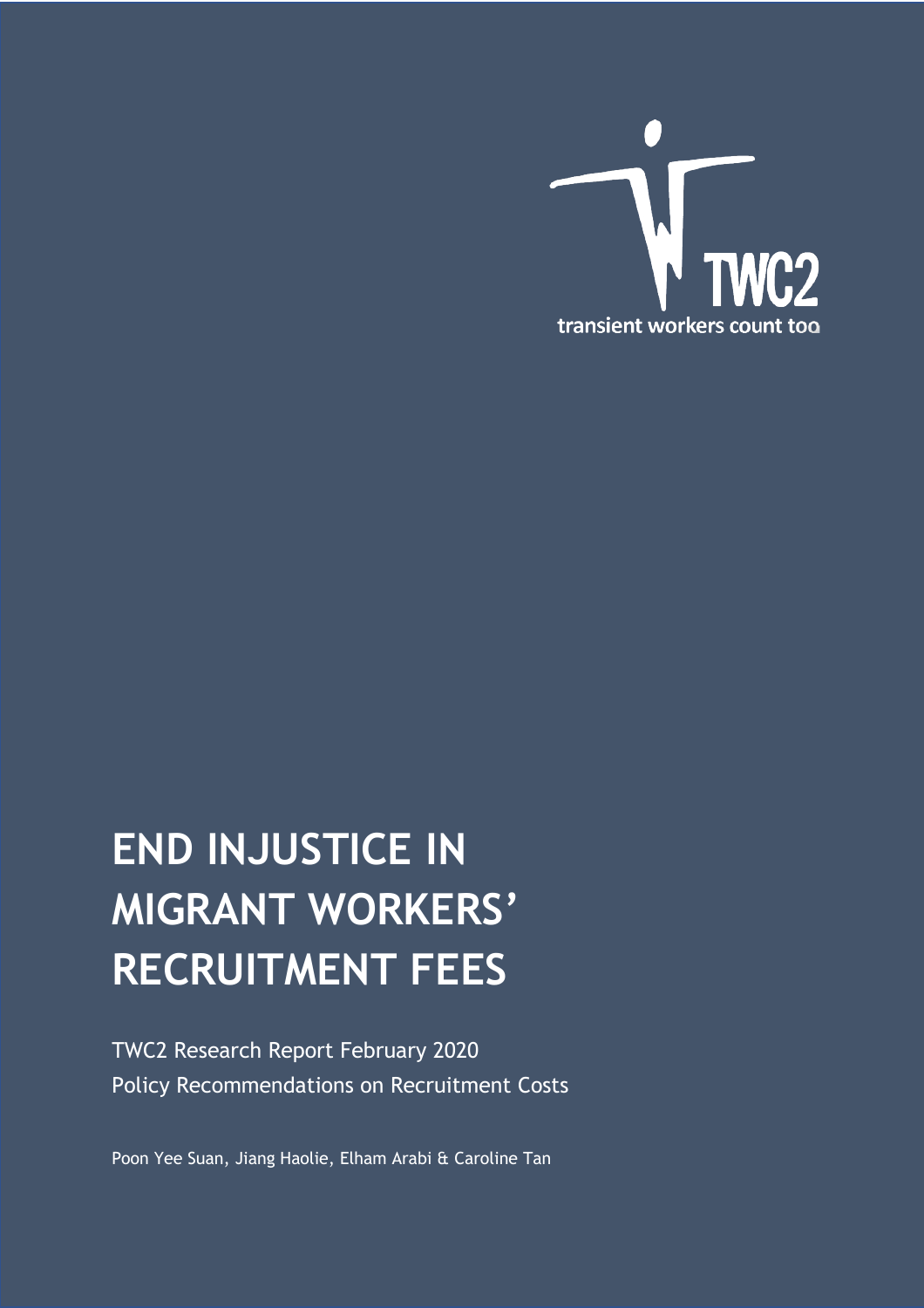

### **Executive Summary**

This report is the concluding element in a research project that lasted for three years, from the end of 2015, and considered the migrant labour recruitment policies and practices of various countries and territories and, in particular, measures adopted to try to limit the recruitment costs borne by migrant workers. It considered policies adopted both in countries of origin and in destination countries.

TWC2 believes that migrant workers should not have to bear the cost of their recruitment, any more than highly paid professionals do. In this respect, TWC2's view is consistent with that of the International Labour Organisation and migrant rights organisations in general. However, migrant workers coming to Singapore normally bear heavy recruitment costs. From our research, we believe that there are practical and achievable steps that could be taken to reduce these costs, both in Singapore and in the countries of origin of the workers. This report sets out a variety of measures that might be usefully considered as means of reducing the cost of recruitment for workers. Some would be more effective than others and they are not substitutes for the implementation of a zero fees policy, but we think they answer effectively any suggestion that it is simply not possible to reduce the high costs that many migrant workers are currently compelled to bear.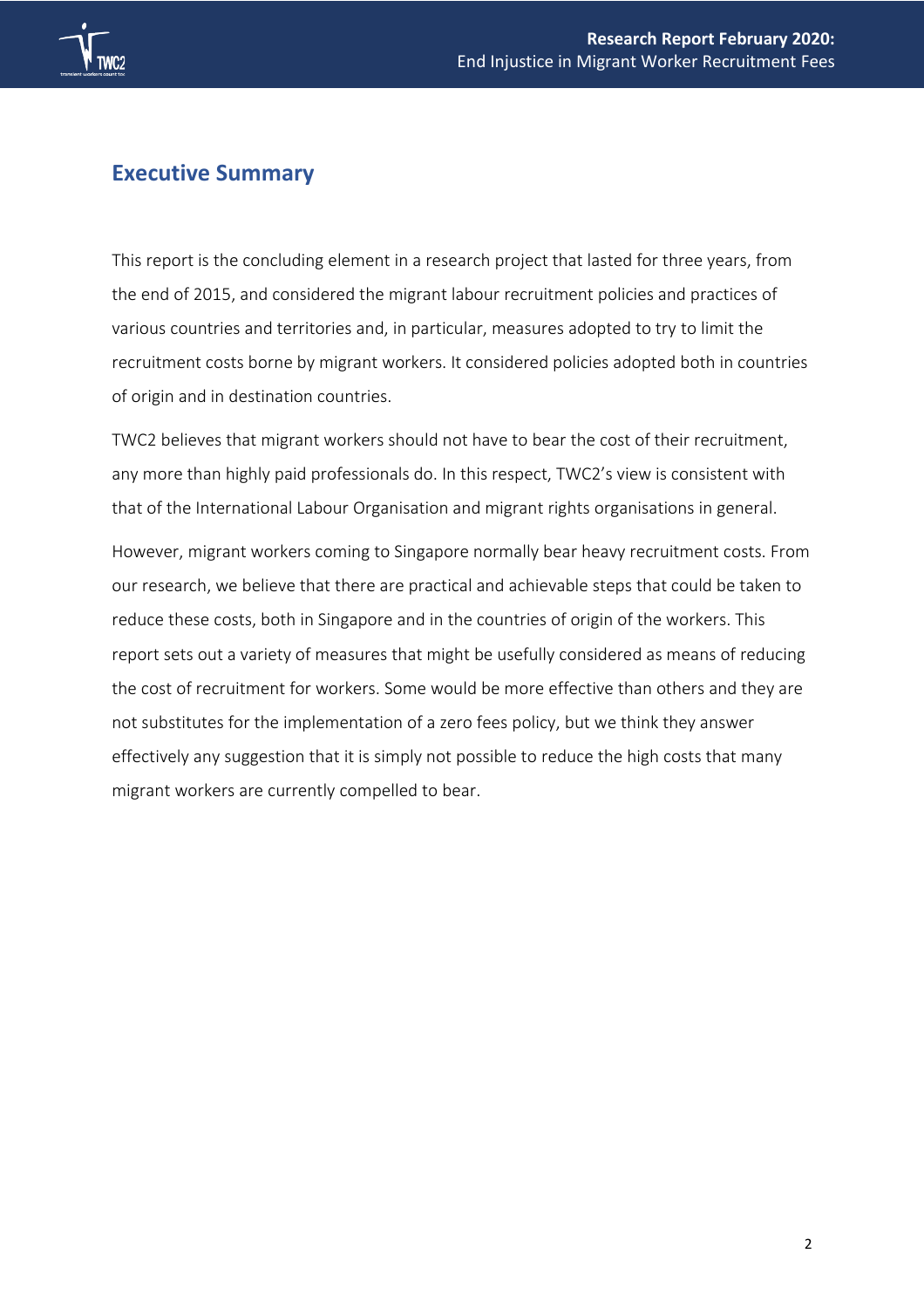

### Table of Contents

<span id="page-2-0"></span>

| Policy Recommendations (grouped thematically):                                                                                                                                                                                                                                    |  |
|-----------------------------------------------------------------------------------------------------------------------------------------------------------------------------------------------------------------------------------------------------------------------------------|--|
| A5. Enforcing a zero-fees policy while maintaining the current agent-facilitated system 17                                                                                                                                                                                        |  |
| B1. Informing potential workers about required training, approved training centres, appropriate<br>B3. Inclusion of "labour recruitment cost analysis" as part of the project tendering procurement<br>process, and standards-setting through Gov-ernment procurement processes24 |  |
| C2. Allow all workers the right to change jobs without employers' consent and ban hiring new                                                                                                                                                                                      |  |
| D3. Accreditation of recruitment agencies by industry associations/ standards organisation  31<br>D4. Strengthen Regional Treaties, Frameworks and Cooperation on Migrant Worker Protections                                                                                      |  |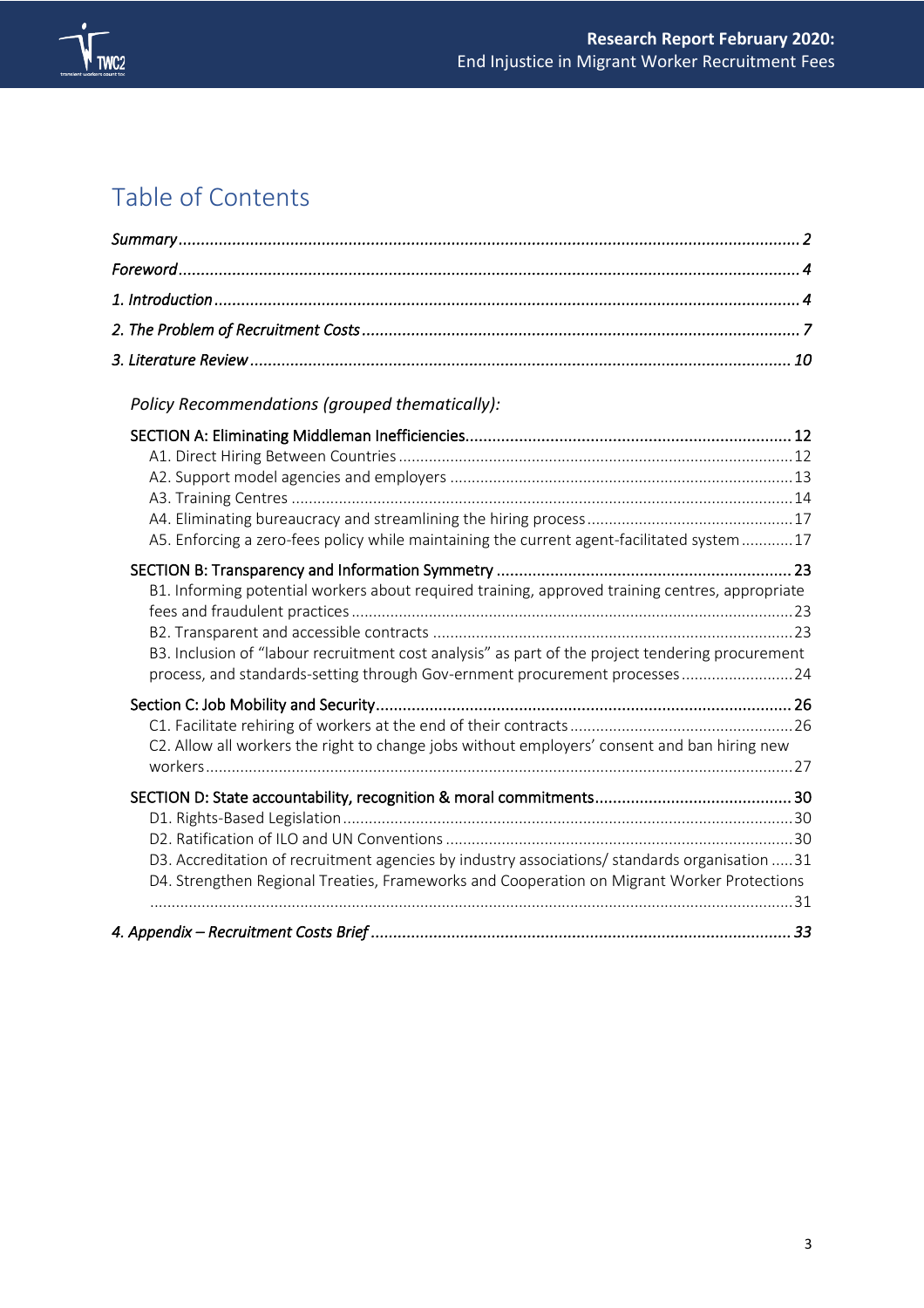

### Foreword

The present paper concludes a long-term research project that was launched at the end of 2015. Papers were researched and published on TWC2's website on recruitment practices and costs in Brunei, China, France, Hong Kong, Indonesia, Macau, Malaysia, Philippines, Poland, Qatar, South Korea and Taiwan: a range of countries and territories that included both countries of origin of migrant workers and those of destination. The intention was to look at various approaches to reducing the costs for migrant workers of securing a job and finally, to produce a report that would draw on the work already undertaken, as well as looking further afield in order to set forth a range of practical measures that might be adopted in relieving migrant workers coming to Singapore of the heavy burden of high recruitment costs.

This paper is the result. As work on it progressed, we realised that there was still more that could be investigated, still more that might be proposed, but it was felt that it needed to be finished and shared. We therefore offer it as what we believe will be a sound contribution towards obtaining a better deal for those people who leave their homes to earn money working in other lands in jobs that are typically low paid, and in the hope that it will encourage action and further initiatives to realise this goal.

We are grateful to the writers of the countryfocused papers: Kellynn Wee, Jiang Haolie, David Dickinson, Peter Teo, Philomène Franssen-Ando, Irna Nurlina, Anna Nowak and Monika Roszkowska, for contributing the case studies upon which the paper drew.

### <span id="page-3-0"></span>1. Introduction

This paper presents a range of practical policy recommendations for reducing recruitment costs for low-wage migrant workers in Singapore. It also illustrates how it is both feasible and necessary to achieve a system where zero recruitment costs are borne by these workers.

Low-wage migrant workers include domestic workers (nearly all female) and male workers in construction, shipyards, certain cleaning jobs and some other sectors. There are differences between how they are recruited: for domestic workers, the process is normally more visible than for the male workers. Domestic worker recruitment and placement generally takes place through agencies, whereas it is often less clear who handles the recruitment and

placement of male workers. Terms such as "intermediaries" or "middlemen" are therefore used in this report to refer to those handling recruitment and placement of migrant workers in general and more specifically, to describe those operating in the grey area of male worker recruitment. The emphasis in this report is upon male workers, who generally pay substantially more in recruitment costs than domestic workers.

In Singapore, migrant workers who are work permit holders are often charged considerable fees to obtain a job. The direct and indirect costs of this practice for migrant workers and for Singapore are too high and create many negative effects.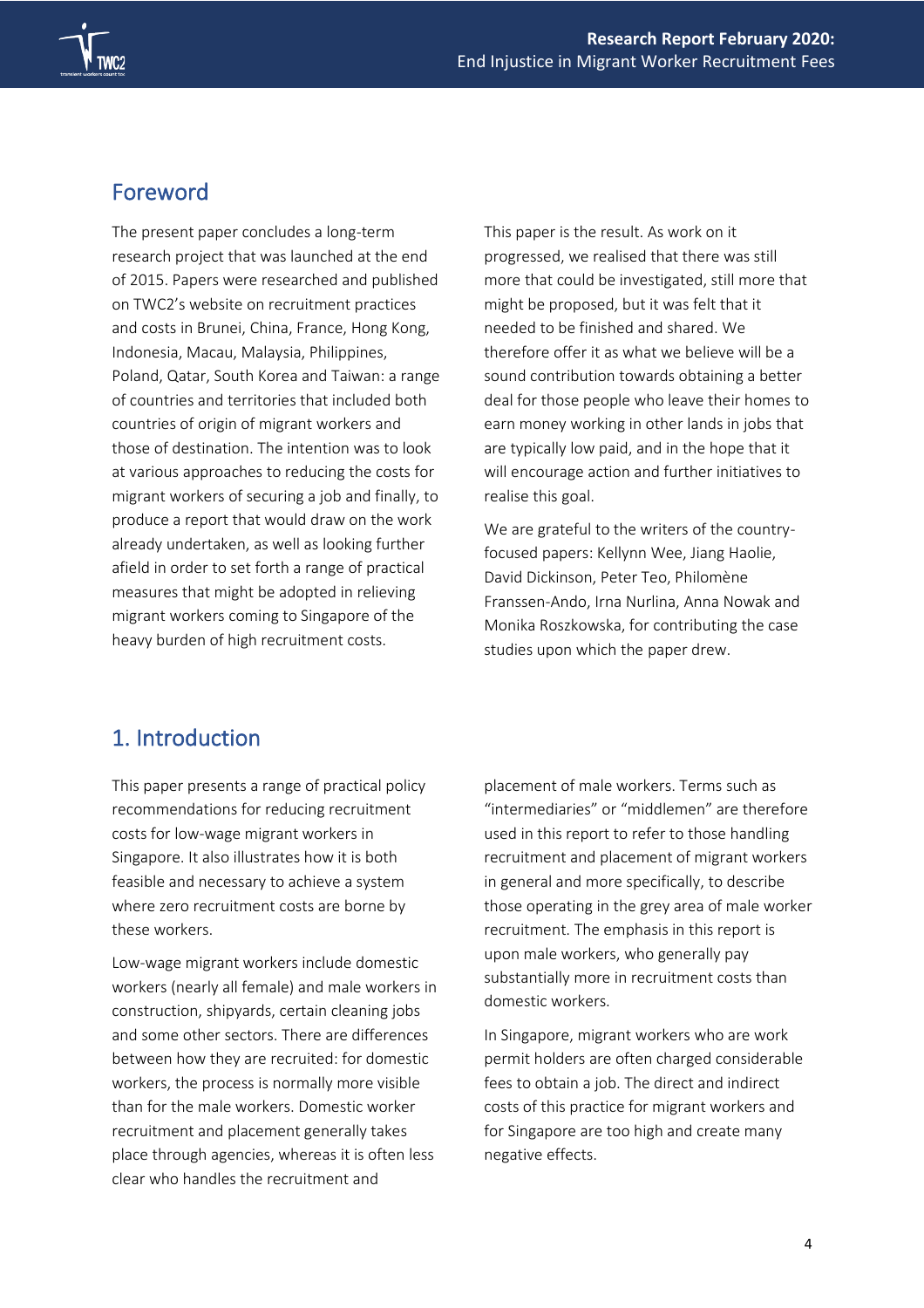The policy changes suggested would reduce the potential for the exploitation of low-wage migrant workers by recruitment agents through high recruitment fees.

Policy recommendations in this report are based on a review of case studies of different countries' policies, practices and outcomes, drawing out policies that appear promising and adapting them to the Singapore context. Additionally, we draw on extensive research from other sources, such as other labour rights NGOs and experts, as well as the vast experience of our volunteers on the ground at TWC2.

There is existing research by local and international migrant labour organisations and academics that investigates the causes and effects of high recruitment fees, embodies country case studies and puts forward recommendations and best practices. However, previous studies are either not specifically related to the Singapore context, or are broad recommendations that have not gone into detail.

Thus, this report aims to fill a gap by providing detailed and specific recommendations and highlighting best practices for effectively regulating recruitment costs paid by migrant workers to work in Singapore. The recommendations provide for reductions in recruitment costs in the near term that may be utilised as stepping stones towards fully eliminating recruitment costs for low-wage migrant workers.

Some approaches included are more farreaching than others, and the implementation of certain approaches may make others

unnecessary. Taken as a whole, the proposals demonstrate the feasibility of cutting recruitment costs substantially. Our ultimate goal, in principle, is a zero fees recruitment practice, with employers bearing the cost of recruitment and workers only shouldering costs similar to the type of expenses currently shouldered by highly qualified professionals.

Note that, in general, we have not footnoted references to information contained in our reports on specific countries and territories. It is easily located on the TWC2 website, using the list in the appendix.

#### Recruitment Costs and Zero Fees Policy

Recruitment costs refer to "any fees or costs incurred in the recruitment process in order for workers to secure employment or placement, regardless of the manner, timing or location of their imposition or collection."<sup>1</sup> Recruitment costs may comprise both legitimate costs (fair fees for necessary services) and fraudulent costs (fees that originate from overcharging, rent-seeking, kickbacks, unnecessary materials and services etc).<sup>2</sup>

Recruitment fees can be classified into two types: costs incurred before hiring and costs incurred after hiring.

A zero fees policy is one under which workers pay the costs of becoming eligible for a job, such as training courses, required medical exams and personal identity documents, similar to the practice for more highly paid professionals.

Once they are hired, all fees are paid by the employer (such as airfare, agency fees, accommodation)<sup>3</sup>. There should be no

<sup>&</sup>lt;sup>1</sup> International Labour Organisation (ILO) (2019). General [Principles and Operational Guidelines for Fair](https://www.ilo.org/global/topics/fair-recruitment/WCMS_536755/lang--en/index.htm)  [Recruitment.](https://www.ilo.org/global/topics/fair-recruitment/WCMS_536755/lang--en/index.htm) Available a[t ilo.org.](file:///C:/Users/phiye/AppData/Roaming/Microsoft/Word/ilo.org) Hereafter, ILO (2019). <sup>2</sup> "Agent fees are broadly understood to be composed of two parts: (1) legitimate, fairly priced, necessary services for the migration process, and (2) the rest, which is generally considered exploitative of the migrant worker." N.M. Harrigan & C.Y. Koh (2015)[. Vital yet Vulnerable.](https://lcsi.smu.edu.sg/research/vital-yet-vulnerable-migrant-workers-singapore)

<sup>(</sup>p.45) Lien Centre for Social Innovation. Available at lcsi.smu.edu.sg.

Hereafter, Harrigan & Koh (2015).

<sup>&</sup>lt;sup>3</sup> The Open Working Group on Labour Migration and Recruitment (OWGLMR) (n.d.) [Policy Brief #1:](http://recruitmentreform.org/zero-fees-for-migrant-workers/)  Recruit[ment Fees & Migrants' Rights Violation](http://recruitmentreform.org/zero-fees-for-migrant-workers/). Available from recruitmenteform.org; hereafter, OWGLMR Policy Brief #1; and [Policy Brief #5: Ethical Recruitment.](http://www.madenetwork.org/sites/default/files/Ethical%20Recruitment%20-%20Layout%20v.1.pdf)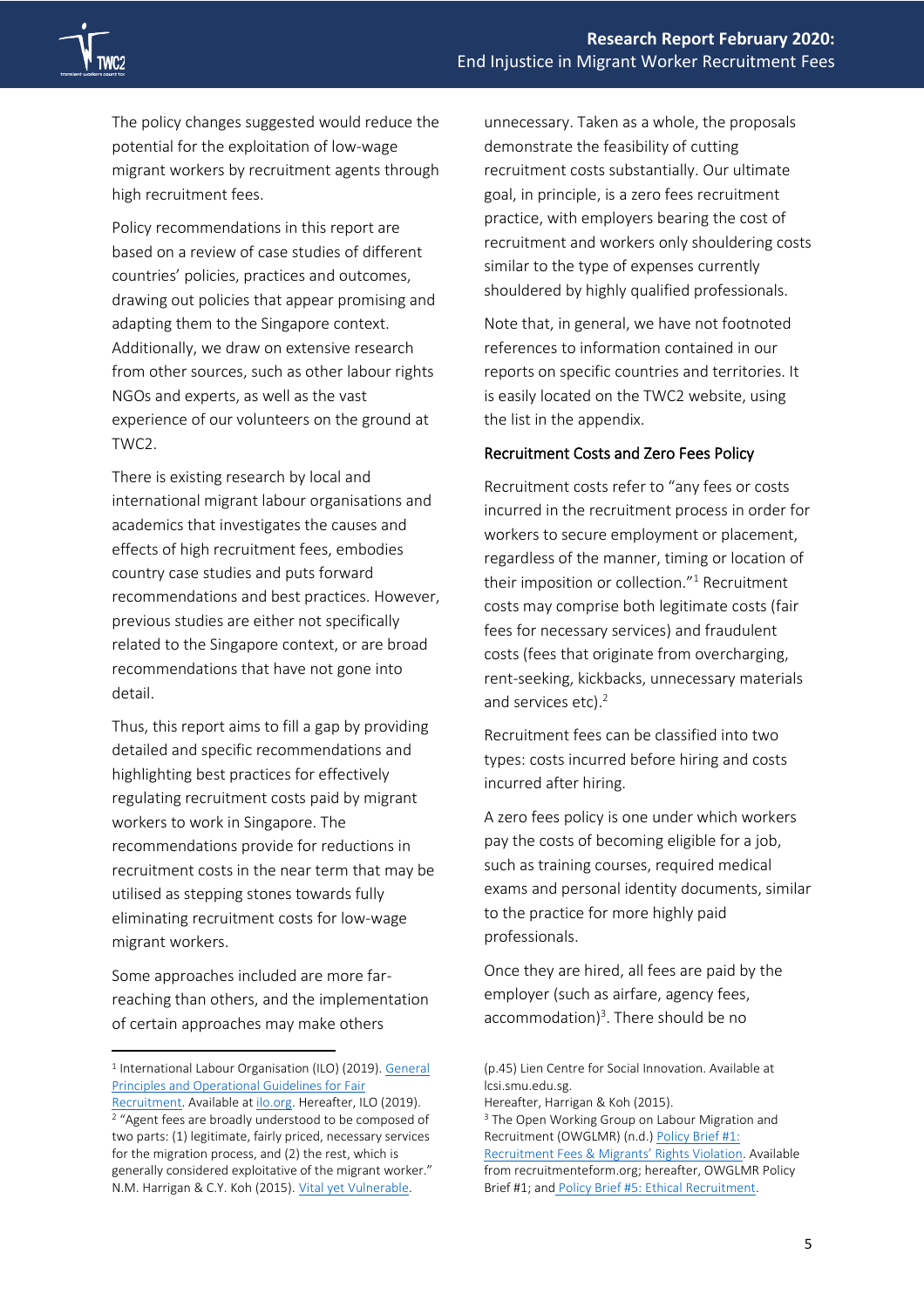

overcharging, kickbacks or unnecessary costs extracted from workers. Placement or agency fees should not be charged to workers.

TWC2 believes that Singapore should press forward towards a zero fees policy for migrant workers being recruited to work in Singapore. The current practice is untenable, being rife with abuse and fraud, with employers and intermediaries all too often colluding to exploit workers and flout laws to profit from workers through the recruitment process.

It would be unimaginable for Singaporeans and well-paid expatriate workers to be forced to pay extraordinary fees for a job. If expatriates in business or the academic world pay zero recruitment costs in order to work in Singapore, and are even sometimes provided relocation allowances, it stands in principle that low-skilled migrant workers too should not be forced to pay for a job.

#### Regulating recruitment costs in Singapore

While Singapore has regulations such as the agency fee cap to keep recruitment costs reasonable, these regulations have proven largely ineffective, with inadequate enforcement of laws against kickbacks and the fee cap regulation, especially for male migrant construction workers, most of whom are not recruited through intermediary channels similar to those used for domestic worker recruitment<sup>4</sup>. Fee caps in general do not work, and a zero fees policy is more effective<sup>5</sup>.

On the other hand, regulations to limit recruitment fees paid by domestic workers, introduced by Singapore and countries of origin such as the Philippines have been somewhat more effective. These regulations go beyond

capping fees, with a complete ban on Philippine employment agencies charging domestic workers for recruitment<sup>6</sup>.

Hence, initiatives that stop short of reforming the current system will always be of limited effect. However, gradual steps can be taken that not only work towards eventual reform but have immediate returns. This report will outline recommendations that can be implemented by stages to ease the transition.

Policy changes to reduce recruitment costs will also need to close any loopholes that allow agencies and employers to take advantage of charges that may legitimately be made to workers to exploit them, such as insisting that workers pay for training that they don't need or already have completed.

Available at www.madenetwork.org; hereafter, OWGLMR Policy Brief #5.

<sup>4</sup> Transition Workers Count Too (TWC2) (2012)[. Worse Off](http://twc2.org.sg/wp-content/uploads/2012/08/Worse-off-for-working_initial-report_v2.pdf)  [for Working?](http://twc2.org.sg/wp-content/uploads/2012/08/Worse-off-for-working_initial-report_v2.pdf) (p.8-14). Available from twc.org.sg. Hereafter, TWC2 (2012).

<sup>5</sup> Global Forum on Migration and Development (GFMD) (2016)[. Background Paper: Reducing Migration Costs](https://gfmd.org/files/documents/gfmd_2016_roundtable_1.1_background_paper_reducing_migration_costs.pdf) (p.10). Available fro[m gfmd.org.](file:///C:/Users/phiye/AppData/Roaming/Microsoft/Word/gfmd.org) Hereafter, GFMD (2016).  $6$  TWC2 (2016)[. The Price Of A Job](http://twc2.org.sg/wp-content/uploads/2016/10/the_price_of_a_job_2016.pdf) (p.3) – although the report makes it clear that Filipina domestic workers are still typically charged more than they legally ought to be. Available from [twc2.org.sg.](file:///C:/Users/phiye/AppData/Roaming/Microsoft/Word/twc2.org.sg)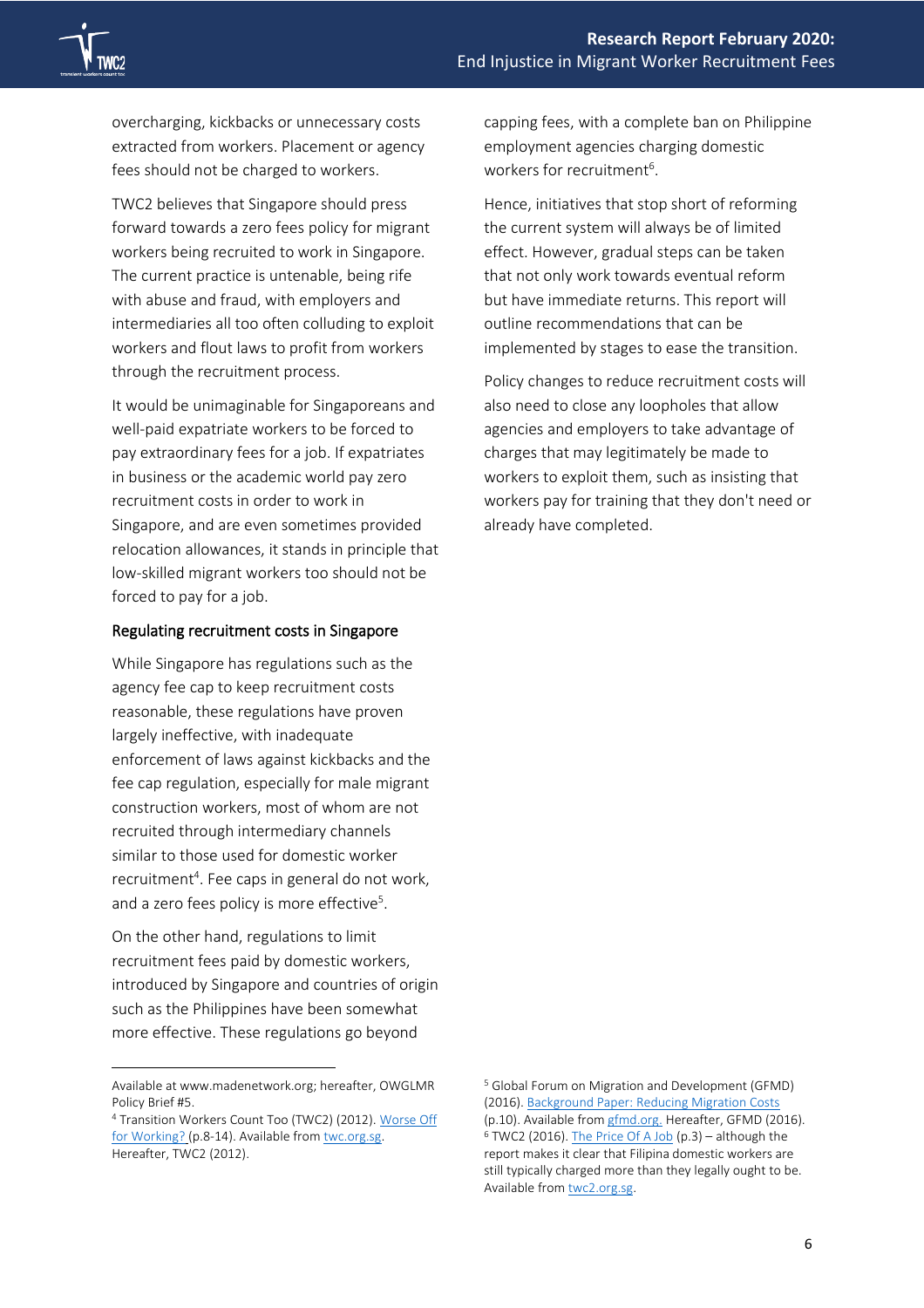

### <span id="page-6-0"></span>2. The Problem of Recruitment Costs

Recruitment costs charged to low-wage migrant workers are often exorbitant and artificially inflated by recruiters, job agencies, other intermediaries and employers who may profit from the recruitment process, with practices of purchasing jobs, extorting kickbacks and profit-making from the recruitment process commonly reported<sup>7</sup>. Many workers are left heavily in debt, consequently becoming entrapped in their jobs under adverse terms for extended periods and thus becoming more susceptible to further workplace abuse and exploitation.

High recruitment costs affect most low-wage migrant workers in Singapore, including construction workers, foreign domestic workers, shipyard workers and cleaners. Some pay significantly higher costs than others. One 2015 study found that the overwhelming majority of its sample of South Asian migrant workers in Singapore paid recruitment fees, ranging from an untypical low of \$1,000 up to  $$10,000^8$ .

In 2016, TWC2 conducted a pilot survey which showed that first-time Bangladeshi construction workers in Singapore pay an average of \$15,000 in recruitment costs, and require an average of 35 months of work in Singapore to pay off the debt<sup>9</sup>.

This represents double the average recruitment fee these same workers paid according to a survey conducted in 2012 $^{10}$ .

This group of workers may well be in the worst position of all migrant workers in Singapore as far as recruitment costs are concerned. Domestic workers typically face recruitment costs amounting to the equivalent of six to nine months of their salaries. The cost of recruitment remains a significant issue globally.

High recruitment costs have numerous repercussions for migrant workers and for countries of destination such as Singapore. Migrant workers' remittances are directly affected and the workers become more vulnerable to abuse and rights violations. Workplace safety also suffers. Furthermore, a system that allows high recruitment costs to be charged to workers results in negative externalities for Singapore's economy and society. These include distorting the migrant labour market and fostering extortionary and corrupt practices.

#### 1. Lower remittances

High recruitment costs exact a significant toll from migrant workers and their families. They directly reduce the immediate benefits and the amount of remittances $^{11}$  available for the survival, development and social mobility of workers' families and home communities.

#### 2. Facilitating abusive practices and rights violations

The consequences of recruitment fees and kickbacks for migrant workers in Singapore include oppressively high debts, extreme

<sup>7</sup> Pages 8-14, TWC2 (2012). Also see the consequences on the pages following.

<sup>8</sup> Page 40, Harrigan & Koh (2015).

<sup>&</sup>lt;sup>9</sup> TWC2 (2017). Average Recruitment Cost Hit \$15,000 in [2015 for First-Time Bangladeshi Construction Workers.](https://twc2.org.sg/2017/02/05/average-recruitment-cost-hit-15000-in-2015-for-first-time-bangladeshi-construction-workers/) Available fro[m twc2.org.sg.](file:///C:/Users/phiye/AppData/Roaming/Microsoft/Word/twc.org.sg) As part of TWC2 (2017). Pilot [Survey on Agent Fees, 2016.](http://twc2.org.sg/wp-content/uploads/2016/12/pilot_survey_agent_fees_2016.pdf) Available fro[m twc2.org.sg.](file:///C:/Users/phiye/AppData/Roaming/Microsoft/Word/twc.org.sg)

<sup>10</sup> Page 2, TWC2 (2012).

<sup>11</sup> R. Jureidini (2016). [White Paper: Ways Forward in](http://www.ilo.org/wcmsp5/groups/public/---arabstates/---ro-beirut/documents/publication/wcms_519913.pdf)  [Recruitment of low-Skilled Migrant Workers in the Asia-](http://www.ilo.org/wcmsp5/groups/public/---arabstates/---ro-beirut/documents/publication/wcms_519913.pdf)[Arab States Corridor.](http://www.ilo.org/wcmsp5/groups/public/---arabstates/---ro-beirut/documents/publication/wcms_519913.pdf) (p.6). ILO Regional Office for the Arab States, Beirut. Available from ilo.org. Hereafter, Jureidini (2016).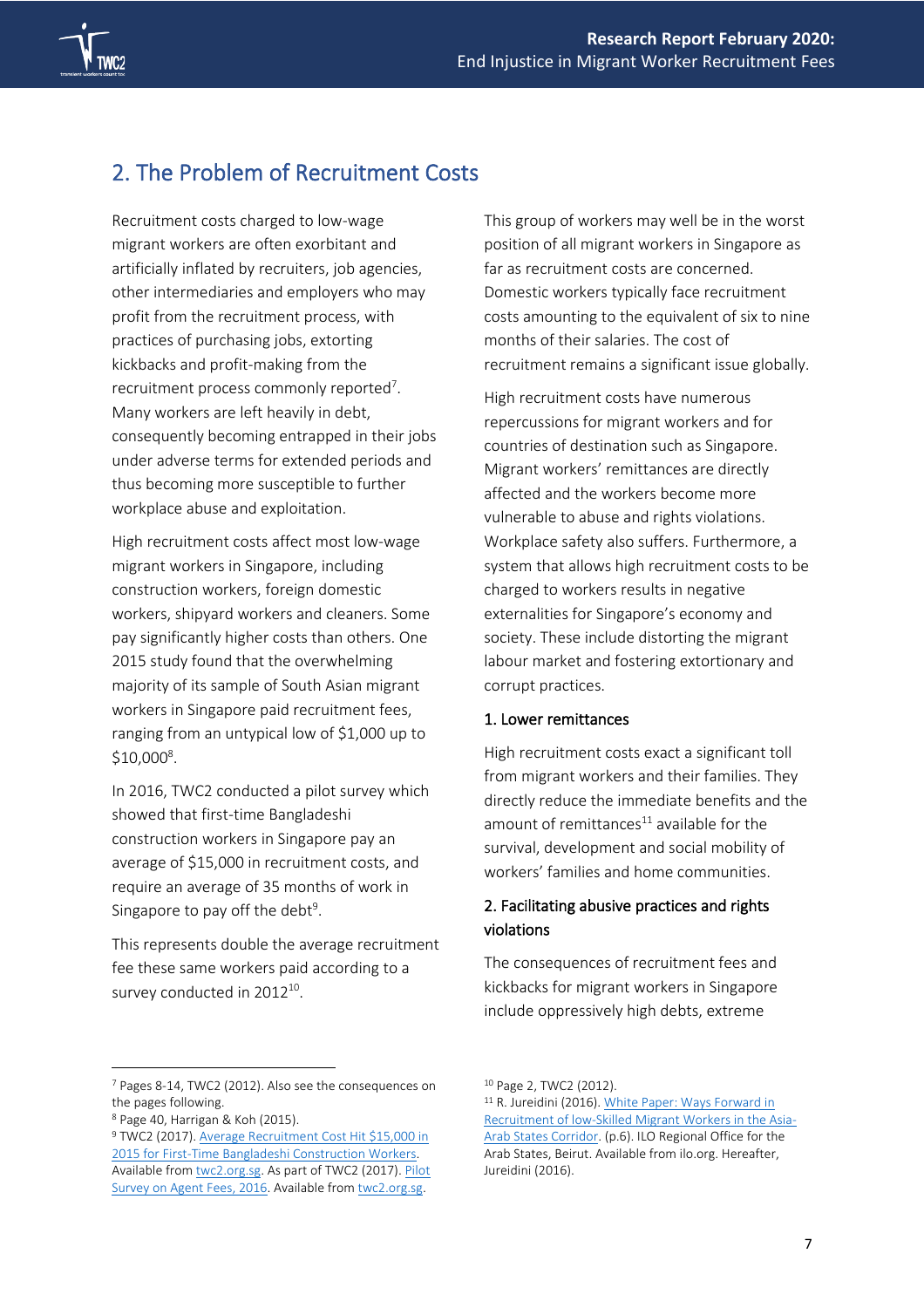financial hardship, and psychological distress $^{12}$ . This is despite current regulations including a fee cap, and research suggests that the fee cap is commonly flouted by Singapore agencies $^{13}$ .

Research has shown that systems which allow high recruitment costs to be borne by workers result in workers being locked-in to their employment situation through debt and provide opportunities for their exploitation $^{14}$ .

High debts increase workers' vulnerability to mistreatment <sup>15</sup> and foster an environment prime for abuse and rights violations<sup>16</sup>.

The enormous debts entrap workers in their existing jobs and in cyclical abusive dynamics with their employers. Workers are less likely to report abusive employers for fear of repatriation and losing their jobs and becoming unable to repay debts for recruitment costs. Such reporting is hampered by stringent MOM regulations which deny migrant workers job mobility – workers may not be transferred to other employers or companies even for legitimate reasons such as having abusive employers or the insolvency of the current company – although welcome but limited steps have recently been taken that seem to offer greater flexibility in this respect<sup>17</sup>. Workers who lose their jobs are almost invariably repatriated, sometimes even at a net income loss due to their initial recruitment costs. The awareness of this predicament emboldens

<sup>12</sup> HOME & TWC2's (2010) [Justice Delayed, Justice Denied.](http://twc2.org.sg/wp-content/uploads/2013/09/Justice-Delayed-Justice-Denied-ver2.pdf)  Available from twc2.org.sg. Hereafter, HOME & TWC2 (2010). TWC2 (2012) and HOME & TWC2 (2010) outlined the consequences of kickbacks and intermediary fees for migrant construction workers in Singapore. Harrigan & Koh (2015) found that the likelihood that a worker suffers from psychological distress correlates with (1) whether they paid recruitment fees and (2) whether they had unpaid debt.

abusive practices by employers, such as the withholding of salaries, evading insurance payouts, forced repatriations, etc. This is a reality encountered first-hand by many of TWC2's volunteers who work with abused workers.

#### 3. Workplace safety

When workers face pressure to pay off large debts, they will be more likely to take on overtime work past the legal limits. Fatigue results, increasing the likelihood of workplace accidents.

In addition, workers who pay enormous sums for their jobs, often find it too risky to report safety violations for fear of dismissal $18$ . Hence, recruitment costs are a significant factor in workplace safety.

#### 4. Kickbacks and extortion

Laws that allow recruitment costs to be borne by workers create a breeding ground for opportunism and exploitation. The current system makes it easy for intermediaries, as well as employers of male workers in certain sectors to extort kickbacks, a form of corruption $19$ , with corporate contractors "profiting from lack of transparency in supply chains"<sup>20</sup>. The lack of regulation and lucrative benefits of costs extraction incentivises rent-seeking. Government-mandated training programmes and recruiters in countries of origin, such as Bangladesh, are more likely to engage in rent-

<sup>13</sup> HOME & TWC2's (2010) found that Singapore agencies generally flouted the fee cap.

<sup>14</sup> OWGLR Policy Brief #1 provides a broad overview of how collection of fees leads to rights violations. 15 P. Martin (2014). How to Reduce Migrant Worker [Recruitment Costs.](http://compasanthology.co.uk/wp-content/uploads/2014/02/Martin_COMPASMigrationAnthology.pdf) Available from

compasanthology.co.uk. From B. Anderson & M. Keith

<sup>(</sup>eds) (2014)[, Migration: A COMPAS Anthology,](https://www.compas.ox.ac.uk/2014/migration-the-compas-anthology/) Oxford: COMPAS. This is a concise statement of the problems attendant on high recruitment costs and proposed solutions to them. Hereafter, Martin (2014a). <sup>16</sup> OWGLR Policy Brief #1 provides a broad overview of how collection of fees leads to rights violations. <sup>17</sup> For information on policy changes and their limitations, see TWC2 (2017)[. Only 400 survived the fight for new](https://twc2.org.sg/2017/11/30/only-400-survived-the-fight-for-new-jobs-out-of-100000/)  [jobs. Out of 100,000?.](https://twc2.org.sg/2017/11/30/only-400-survived-the-fight-for-new-jobs-out-of-100000/) Available from twc2.org.sg. Hereafter, TWC2 (2017).

<sup>18</sup> J. Gee (2017)[. Help migrant workers stand up for their](https://www.straitstimes.com/opinion/help-migrant-workers-stand-up-for-their-own-safety)  [own safety.](https://www.straitstimes.com/opinion/help-migrant-workers-stand-up-for-their-own-safety) The Straits Times. Available from www.straitstimes.com.

<sup>19</sup> Page 45, Harrigan & Koh (2015).

<sup>20</sup> Page 6, Jureidini (2016).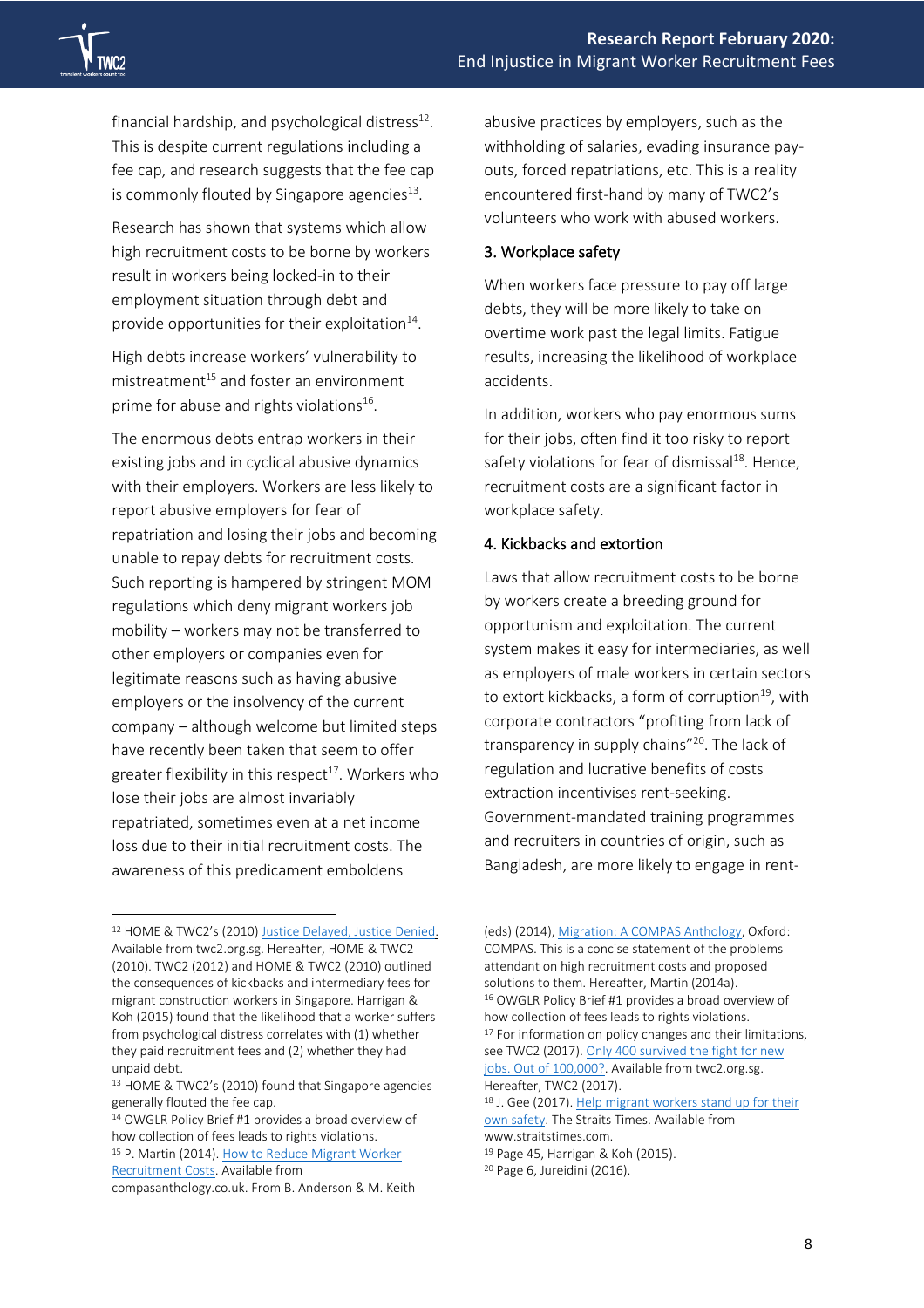seeking extortion practices, rather than economically-productive value-adding and training that is put to use. This has further tangible impacts on the overall efficiency and productivity of the industry.

Additionally, the prevalence of extortion through high recruitment fees abets corruption in many countries of origin, normalising corruption in the industry and communities as well as entrenching the role of corrupt institutions in these communities.

#### 5. Distortion of migrant labour market

Economically, recruitment costs represent a distortionary effect on the migrant labour market. They erect barriers to efficiency and competitiveness by creating an artificial price floor. Recruitment costs lead to inefficient worker-job matching $21$ , shutting out potential experienced migrant workers who are unable to afford or unwilling to pay recruitment fees. Jobs are given to the highest bidders instead of the most suitable workers. With recruitment costs creating "distortions and inefficiencies in labour market mobility"<sup>22</sup>, the private sector profits in the short term at the expense of the public and overall national economic interest and productivity.

#### 6. Productivity & competitiveness

Productivity levels and long-term competitiveness are another casualty for countries of destination such as Singapore, when recruitment systems incentivise employers to hire more workers than they need because they can charge workers for lowpaying jobs<sup>23</sup>.

The practice of extracting kickbacks and intermediary fees from workers results in elevated levels of turnover of workers and lower productivity for the construction industry in Singapore<sup>24</sup>, though efforts by the Ministry of Manpower to counter this practice in recent years have had some impact.

#### 7. Singapore's long-term interests

In the long term, the trend of rising recruitment costs reduces the attractiveness of economic migration to Singapore and may present long term labour supply shortages for the construction sector, despite the appearance of there being an abundance of willing workers at present. Already, the high recruitment costs of working in Singapore coupled with the low salaries have made Singapore a much less attractive country of destination relative to the Gulf States and East Asia.

#### 8. International standards

The International Labour Organization, in its [General Principles and Operational Guidelines](http://www.ilo.org/wcmsp5/groups/public/---ed_norm/---declaration/documents/publication/wcms_536755.pdf)  [for Fair Recruitment,](http://www.ilo.org/wcmsp5/groups/public/---ed_norm/---declaration/documents/publication/wcms_536755.pdf) states that governments have a responsibility to take steps towards eliminating fees, and that employers and intermediaries should pay any recruitment costs.

International conventions, including ILO Conventions 97 and 181, state that migrant workers should not bear the costs of recruitment. ILO Convention 97 states, "The administrative costs of recruitment, introduction and placing shall not be borne by the migrants." In particular, ILO Convention 181 states that "private employment agencies shall not charge directly or indirectly, in whole or in part, any fees or costs to workers".

<sup>21</sup> P. Martin (2014)[. Lower Migration Costs to Raise](http://newdiversities.mmg.mpg.de/wp-content/uploads/2015/01/2014_16-02_02_Martin.pdfhttp:/newdiversities.mmg.mpg.de/wp-content/uploads/2015/01/2014_16-02_02_Martin.pdf)  [Migration's Benefits](http://newdiversities.mmg.mpg.de/wp-content/uploads/2015/01/2014_16-02_02_Martin.pdfhttp:/newdiversities.mmg.mpg.de/wp-content/uploads/2015/01/2014_16-02_02_Martin.pdf).(p.12-13). Available from newdiversities.mmg.mpg.de; hereafter Martin (2014b) and page 8, R. Jureidini (2016).

<span id="page-8-0"></span><sup>22</sup> Page 6, Jureidini (2016).

<sup>23</sup> Martin (2014a)

<sup>24</sup> TWC2 (2012)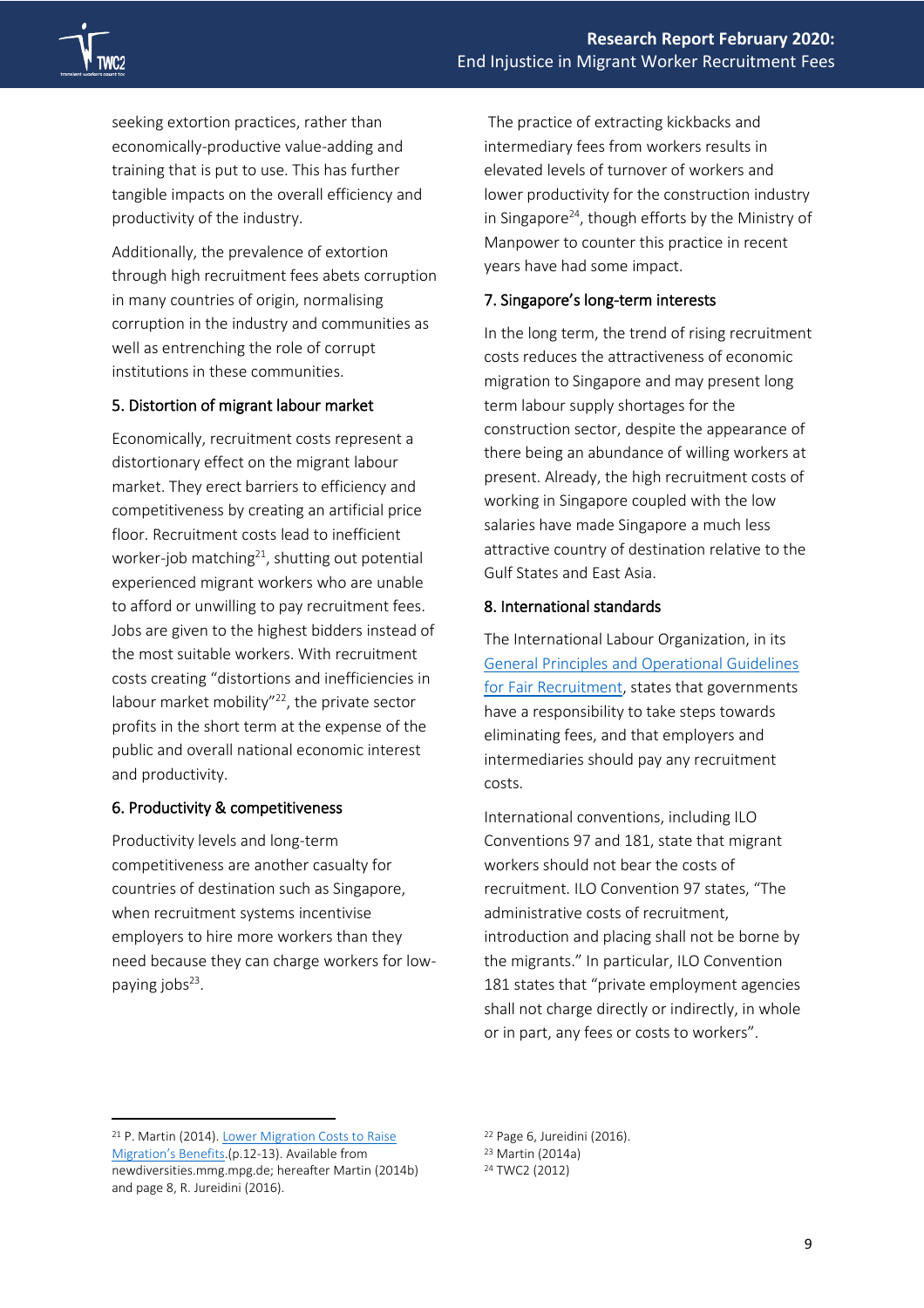### 3. Literature Review

There is therefore a strong case to be made for adopting the policies and enacting the reforms suggested in this paper which would not only reduce recruitment fees but improve economic productivity and efficiency. Singaporean employers and the local economy will gain in increased productivity when workers with the right skills are hired<sup>25</sup>, workers' welfare and remittances will improve, the workplace accident rate may be lowered and Singapore's global reputation will be advanced by reducing human and labour rights violations through improving worker protections<sup>26</sup>.

#### Overview of how recruitment processes lead to high recruitment costs

When jobs are located across national borders from potential workers, employers may engage recruitment agents in their own country, who then work with recruitment agents in potential workers' countries, either out of necessity $27$  or expediency. While using recruitment agents may "make the process of filling vacant jobs more efficient", it may also "prompt rentseeking that raises migration costs, as when recruiters act as gatekeepers and charge local workers seeking higher wage-jobs abroad"<sup>28</sup>.

The recruitment process may be broken down into stages. At the first stage when the worker receives the job offer, payment may be demanded for (a) learning about the job, especially for workers from rural areas and (b)

obtaining the contract (a form of rent-seeking). The second stage, obtaining government approvals, may involve paying for medical check-ups, obtaining a passport, visa and work permit. The third stage is travel, with the associated expenses<sup>29</sup>. At every stage, there is potential for overcharging, corruption, fraud and deception, opportunism and exploitation, with money extracted from workers by middlemen, agents or employers.

The root of high recruitment costs is the recruitment system. The highest recruitment costs are found in "complex systems that involve recruiters in both sending and receiving countries.<sup>30</sup>" Within such systems, the "information and power asymmetry" and "the layering of middlemen that occur within the recruitment systems in the migrant workers' home countries" drive high fees<sup>31</sup>.

In these systems, with the "outsized role that private recruitment agencies play", recruitment agents collude with their counterparts across borders, and with employers, to extract payment for the contract, to overcharge and exploit workers<sup>32</sup>. Exploitative practices such as taking advantage of workers' debt-induced vulnerability due to high fees and job deception result<sup>33</sup>. Contract substitution, where workers encounter worse contract conditions on arrival, is also a problem $34$ . These problems are worse

<sup>25</sup> Page 9, GFMD (2016) argues that with a "fair, safe and orderly migration system", employers "gain in increased productivity by employing workers with the right skills and aptitudes".

<sup>26</sup> Page 12, Martin (2014b) refers to the benefits of lowering migration costs for the destination countries (though not reputational ones), while focusing on those for migrant workers.

<sup>&</sup>lt;sup>27</sup> Page 15, Martin (2014b) notes that "South Asian governments often restrict or prohibit foreign employers from recruiting their citizens directly, ensuring that most migrants must use local recruiters and thus pay their

fees," but the practice is not confined to South Asian governments.

<sup>28</sup> Pages 11, 13 & 17 respectively, Martin (2014b). <sup>29</sup> Ibid

<sup>30</sup> Ibid

<sup>31</sup> Page 49, Harrigan & Koh (2015) argue, in their

conclusions, that these are "two main factors" producing agent fee debt.

<sup>32</sup> Page 11, Jureidini (2016)

<sup>33</sup> Ibid

<sup>34</sup> Ibid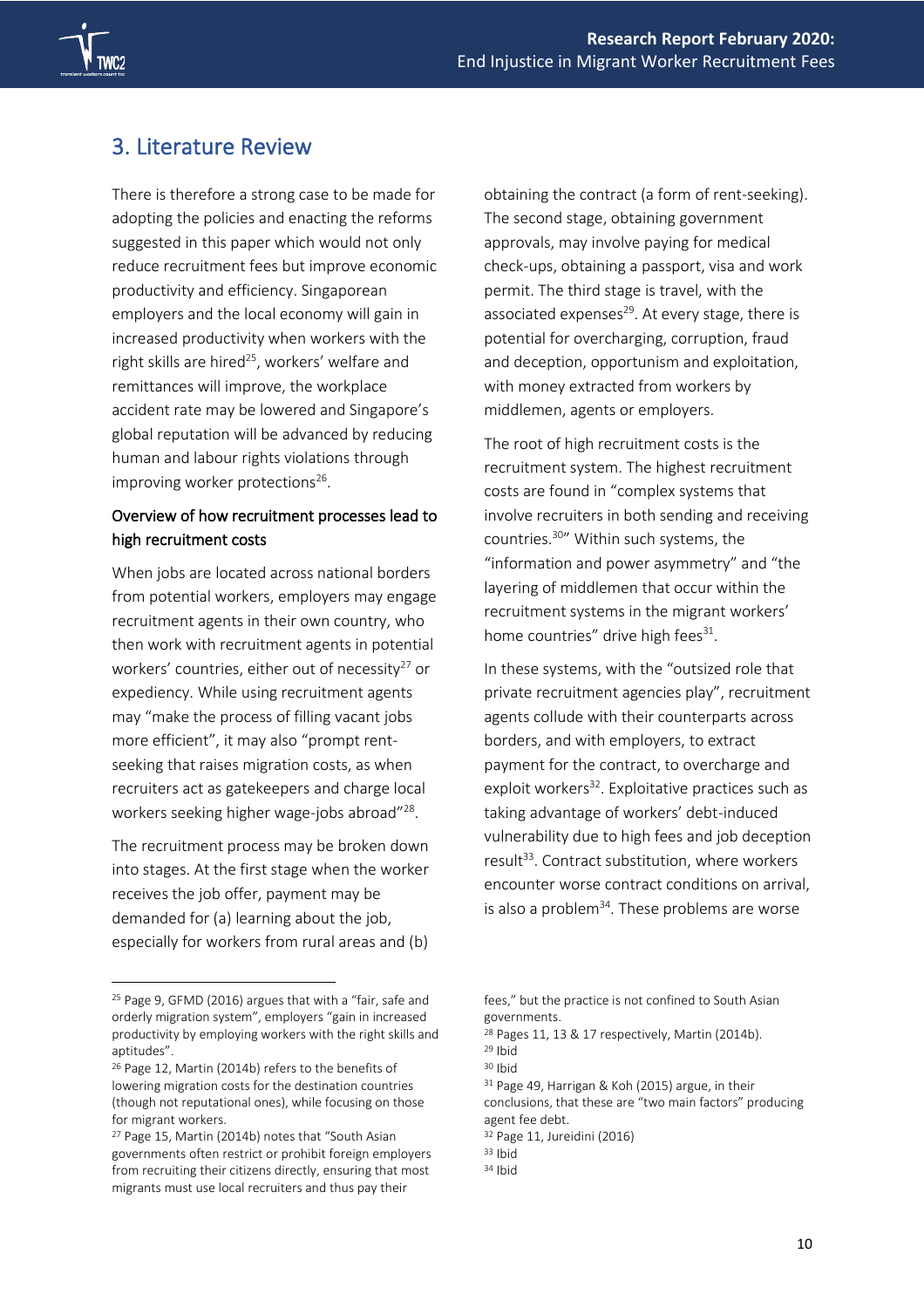

where workers lack access to complaint mechanisms<sup>35</sup>.

#### **Broad Principles**

The different Policy Recommendations are grouped into the broad principles which an ideal migrant labour ecosystem should fulfil. The four broad principles are:

- 1. Eliminating Middleman Inefficiencies
- 2. Transparency and Information Symmetry
- 3. Job Security and Mobility
- 4. State Accountability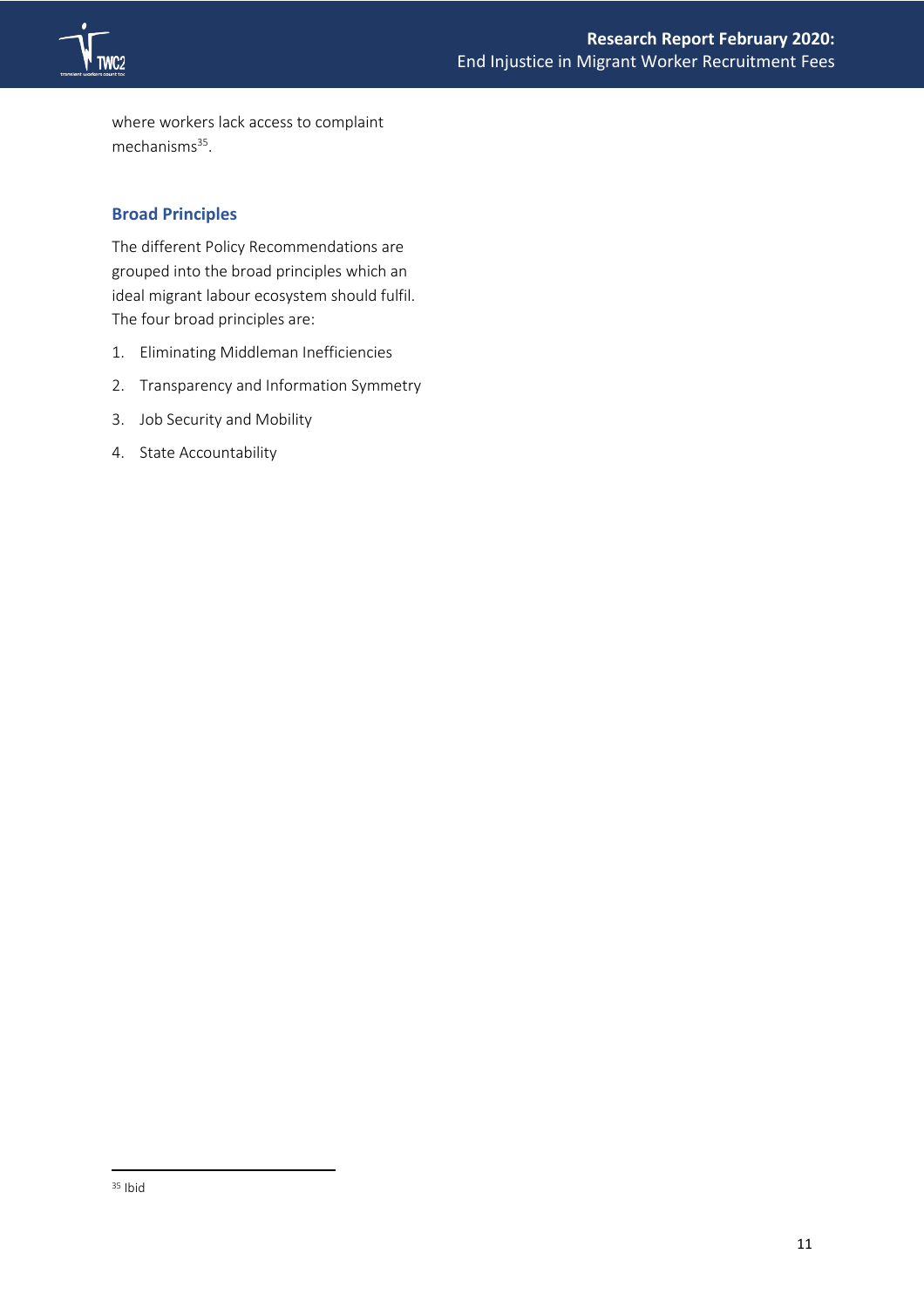

### <span id="page-11-0"></span>Eliminating Middleman Inefficiencies

Intermediaries such as recruiting agents and language/training schools in countries of origin (COOs), and employment agents in countries of destination are the key perpetrators in extracting recruitment fees. The barriers to labour migration such as visa and skills requirements of a country of destination, and information asymmetry, necessitate the use of intermediaries in linking prospective workers with to-be employers and in assisting workers in going abroad.

Their monopoly on the recruitment process and limited local enforcement of labour rights (or the lack thereof) provides, in most countries, an impunity in exploiting workers and extracting exorbitant fees. This is in no small part facilitated by the huge demand for jobs.

Policies that either restrict and regulate the exploitation of intermediaries or directly cut out intermediaries will directly reduce recruitment fees.

#### <span id="page-11-1"></span>*Policy Recommendations: A1. Direct Hiring Between Countries*

Direct hiring is a process where prospective workers in COOs would directly apply for work in Singapore via the local embassy, authorised recruitment centres, or via an online portal, without the need of a recruitment agency. Singapore employers would apply via an online government portal where prospective worker and employers are paired based on the job requirements. If accepted by the employer, the worker will be sent to Singapore with the

assistance of the local embassy or authorised and regulated recruitment centres.

#### Rationale

Intermediaries, who extract much of the recruitment fees, are directly cut out from the recruitment process. The process of direct hiring would also allow both MOM and the authorities of the origin country to assert greater control and enforcement of labour protections, preventing abuses such as wage scams and contract substitution.

Additionally, the digitisation of the labour market would help increase transparency. Data generated on desired skillsets would facilitate national efforts to increase efficiency through improved job matching and productivity.

Such direct hiring is already in place in South Korea, where migrant workers are hired through the Employment Permit Scheme (EPS).

The Korean recruitment system is further discussed in Alex, "Korea's Regulatory System for Migrant Workers Offers Many Features Worth Emulating", posted on 9 February 2015 on the TWC2 website, and based on a talk given by Kim Misun, Executive Director of Korean NGO, We Friends<sup>36</sup>.

Recruitment fees have fallen dramatically from \$3,509/worker in 2001 to \$950/worker in 2012 (this is inclusive of administrative costs such as health check-ups and passports). A background paper of, the Global Forum on Migration and Development records that the EPS was instituted "to eliminate private intermediaries" and operates upon bilateral agreements with

<sup>36</sup> TWC2 (2015). Korea's regulatory system for migrant [workers offers many features worth emulating.](http://twc2.org.sg/2015/02/09/koreas-regulatory-system-for-migrant-workers-offers-many-features-worth-emulating/) Available at twc2.org.sg.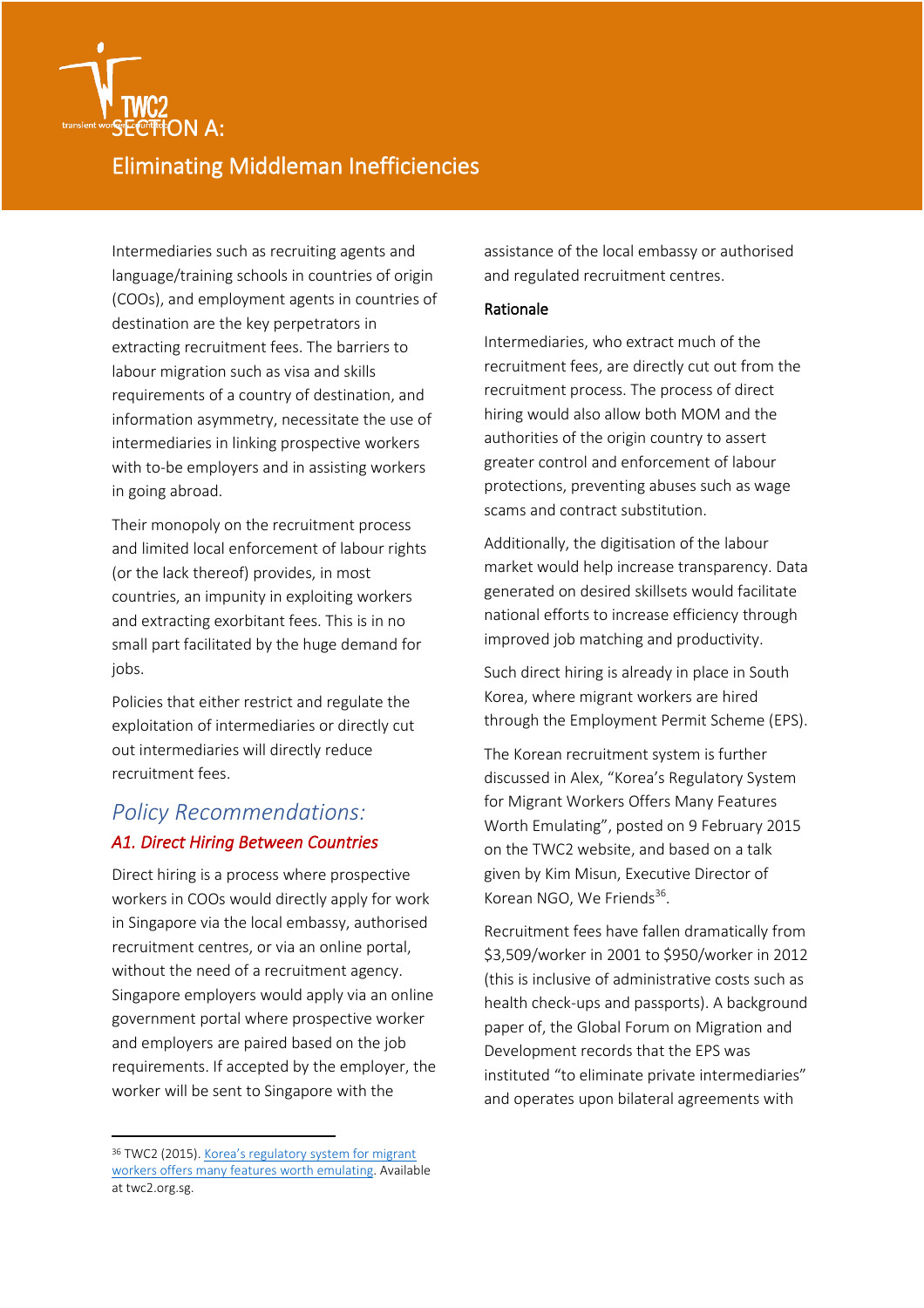COOs<sup>37</sup>. However, it should be noted that language schools in COOs have made a lucrative trade as a result of the stringent language requirements of the EPS which may be a concern that should be considered if a direct hiring system is implemented.

Direct hiring has also been instituted by Taiwan and Malaysia. Taiwan has a Direct Hiring Joint Service Centre (DHSC) which sidesteps recruitment agencies and through a bilateral agreement (BLA) with the Philippines, instituted the International Direct Erecruitment System (IDeS) which lowers recruitment fees for Filipino domestic workers through direct hiring. Malaysia attempted to implement a G2G Plus scheme, an online portal for Bangladeshi workers where workers only pay fees for medical and security clearance, though with limited success.

#### Feasibility

A direct hiring system is built upon BLAs with COOs, which must first be negotiated. Also, given the large volumes of migrant workers who find employment in Singapore, implementing a direct hiring system may be challenging and expensive. Nonetheless, imposing an administration fee on employers for use of the direct hiring portal, would pay for the system itself. Such a fee would no doubt be competitively cheaper than recruitment fees that are currently imposed by agents (although paid for by workers themselves, rather than employers) and could also be offset by rebates on the foreign worker levy to incentivise use of the direct hiring portal.

Implementation of the system can be approached incrementally by first establishing a central government-managed employment system running concurrently with the private sector before gradually moving towards an

eventual full nationalisation of the entire recruitment industry. The government can advertise recruitment in other platforms, such as newspapers, as done by South Korea. The use of the portal would also go a long way in helping Singapore achieve its goals of being a Smart Nation and enhance its ability to increase productivity through the big data collected from such a system.

#### <span id="page-12-0"></span>*A2. Support model agencies and employers*

Model agencies and employers that abide by their own ethical codes of conduct for migrant worker recruitment, such as a zero recruitment fees code of practice, should be supported and encouraged. Such government support can take the form of ratings where such agents are awarded accreditations, or in the form of foreign worker levy rebates for employers that have proven themselves to recruit workers ethically, either by their own code of conduct or via ethical, accredited agencies.

Such support may be formalised in a MOM hiring framework where the hiring process between model agencies and employers is made easier, or model employers are provided with preferential privileges in the labour market.

#### Rationale

Such governmental support would incentivise agencies within Singapore to improve their recruitment practices and would also create a culture of ethical recruitment among employers. The impacts of such cultural shifts in hiring practices would be even greater among large-scale employers such as construction firms and the marine industry.

The Migration and Development Civil Society Network's Open Working Group on Labour Migration & Recruitment has also asserted that

<sup>37</sup> Page 12, GFMD (2016), but note the caveat in footnote 21 concerning the expenditure necessary to meet the Korean language requirement.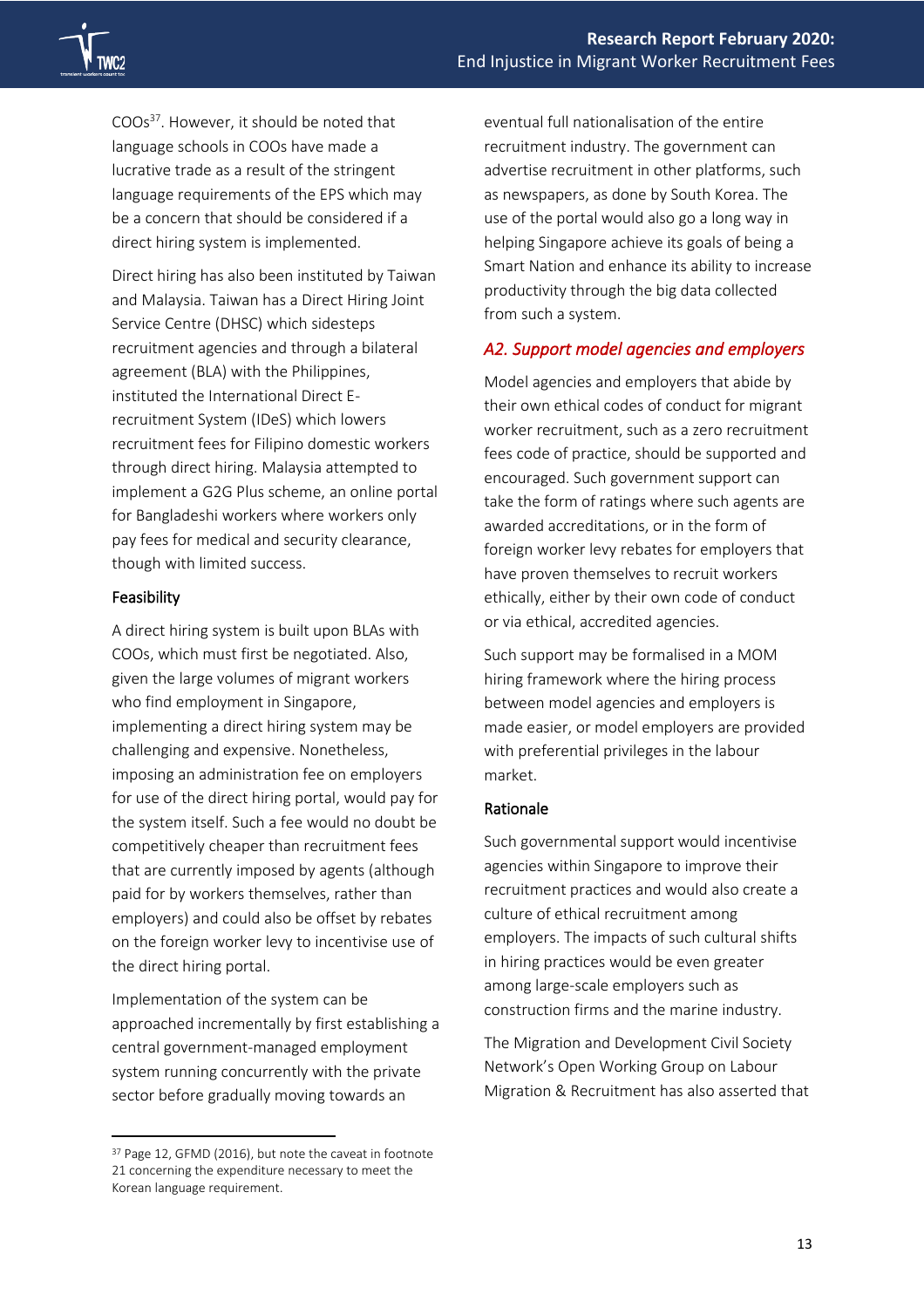

supporting such voluntary standards of ethical practices among major firms may prove to be highly effective<sup>38</sup>.

#### Feasibility

It is relatively easy for MOM to introduce more competitive accreditation ratings for recruitment agencies and to implement policies of levy rebates for model employers. As it stands, there already are pioneering agents and employers in Singapore who have blazed a trail for practices of ethical recruitment such as [We](https://www.wearecaring.com/about/)  [Are Caring,](https://www.wearecaring.com/about/) a Singaporean employment agency start-up that has created its own model of ethical hiring with zero recruitment fees and Capella Hotel and Resorts, which according to a report by the Lien Centre for Social Innovation research series, began recruiting migrant workers directly in order to eliminate exploitative fees and practices, in order to improve employees' motivation and quality of work<sup>39</sup>. Capella has signed agreements with model agencies, which required agents to abide by a detailed code of conduct that standardised agent fees. Errant agencies are suspended from sending workers to Capella until they meet required standards.

MOM has a moral imperative to actively support these firms and their efforts to build a more inclusive and ethically-aware Singaporean labour market.

#### <span id="page-13-0"></span>*A3. Training Centres*

#### Foreign Construction Workers

Pre-departure training costs are a significant contributor to high recruitment costs for

foreign construction workers. In addition, some of this training is not relevant to workers' actual job descriptions.

Singapore employers can only hire foreign construction workers with at least a basic trade certification, obtained through Building & Construction Authority (BCA) testing in COOs. This means that workers must pay both training fees and testing fees. While Singapore administers the tests and therefore sets test fees, it does not administer training courses or regulate training centres or fees. This has led to the rise of private training centres in COOs. Training fees are unregulated and therefore prone to overcharging, hence inflating the costs of recruitment.

While TWC2 agrees that workers should bear the cost of training and testing that makes them eligible for the job, the current system of mandatory testing by BCA<sup>40</sup>, while leaving training centres unregulated, fosters overcharging practices by middlemen and training centres. In addition, the limited supply of test slots has resulted in long waiting times $41$ and given rise to the practice of auctioning test slots, further inflating costs.

A 2015 study found that the overwhelming majority of Bangladeshi workers surveyed had to pay middlemen to gain access to training and testing so that they can find jobs $42$ . Some of these centres also bond their trainees to specific recruitment agencies which then overcharge workers for placement services.

Furthermore, the two-tiered levy structure, where the levy for basic-skilled workers can be more than twice that for higher-skilled workers, incentivises employers to search for workers

<sup>38</sup> OWGLMR Policy Brief #5

<sup>39</sup> Page 48, Harrigan and Koh (2015)

<sup>40</sup> BCA mandates that all aspiring foreign construction workers must undergo skills testing and certification at designated Overseas Testing Centres in their home countries (Skills Evaluation Certificate (K) scheme). See [MOM's website](https://www.mom.gov.sg/passes-and-permits/work-permit-for-foreign-worker/sector-specific-rules/basic-skilled-workers) at www.mom.gov.sg

<sup>41</sup> G. Baey & B. Yeoh (2015)[. Migration and Precarious](http://migratingoutofpoverty.dfid.gov.uk/files/file.php?name=wp26-baey-yeoh-2015-migration-and-precarious-work.pdf&site=354)  [Work: Negotiating Debt, Employment, and Livelihood](http://migratingoutofpoverty.dfid.gov.uk/files/file.php?name=wp26-baey-yeoh-2015-migration-and-precarious-work.pdf&site=354)  [Strategies Amongst Bangladeshi Migrant Men Working in](http://migratingoutofpoverty.dfid.gov.uk/files/file.php?name=wp26-baey-yeoh-2015-migration-and-precarious-work.pdf&site=354)  [Singapore's Construction Industry](http://migratingoutofpoverty.dfid.gov.uk/files/file.php?name=wp26-baey-yeoh-2015-migration-and-precarious-work.pdf&site=354). (p.21). Migrating out of Poverty Research Programme Consortium, 2015. Available from migratingoutofpoverty.dfid.gov.uk. Hereafter, Baey & Yeoh (2015). <sup>42</sup> Ibid, page 7.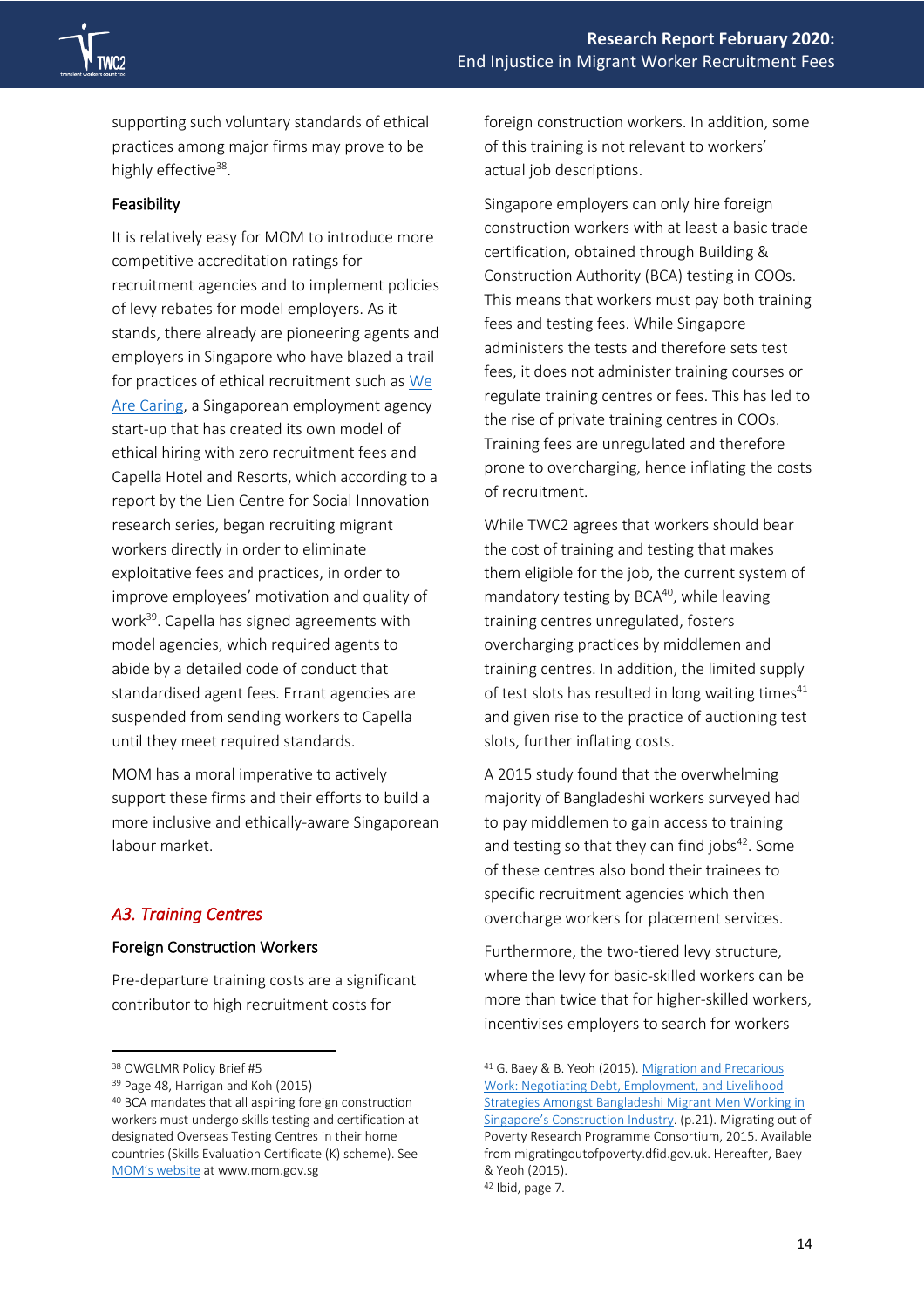with higher skill certifications regardless of whether these skills are needed in the job, in order to make significant levy savings. Combined with the inflated fees for training, many workers go heavily into debt for training that is ultimately underutilised, while having no guarantee of pay higher in proportion to their skill level.

Hence, foreign construction workers are vulnerable to overcharging and unnecessarily high costs in four areas:

- 1. By private and unofficial training centres who can inflate costs due to high demand
- 2. By obtaining higher skills training, demanded by employers seeking to pay lower levies, regardless of whether it will be utilised
- 3. By the competition for BCA test slots
- 4. Unofficial training centres bonding their trainees to specific recruitment agencies which can then overcharge recruitment fees

Foreign workers bear the brunt of these high costs as well as long waiting times to take tests. Workers may give up waiting to take a test and hence lose their investment in the training course they completed.

#### Foreign Domestic Workers

Domestic workers often reside in training centres during training<sup>43</sup>. The Philippines and Indonesia mandate that their citizens must undergo training before seeking domestic work abroad<sup>44</sup>. In the Philippines, courses must be approved by the Technical Education Skills Development Authority (TESDA). In both

countries, overcharging by training centres, as well as poor living and hygiene standards and restriction in freedom of movement and communication, has been reported. At the same time, Singapore employers have sometimes said that the training is inadequate.

#### Rationale

TWC2 contends that BCA mandatory trade training policies are imprudent and ineffective, and these policies create an unfair burden on foreign workers who have to pay for this training on their own.

Employers' frequent disregard of the trade training of their foreign workforce suggests that mandatory trade training is failing to change labour processes in Singapore's construction industry. Initially intended to raise productivity, the policies mandating trade training for all foreign workers have failed to impact some employers' longstanding reliance on labour-intensive, low-technology labour processes<sup>45</sup>.

#### Recommendations

Hence, TWC2 reiterates its recommendations first made in a memorandum to BCA in 2013 $^{46}$ . MOM and BCA should take the following steps to ensure that workers are not overcharged, are adequately trained for the work they are hired to do, and are not paying for training that they do not eventually use in their jobs.

1. Abolish ALL mandatory trade certification requirements and the bifurcated levy rate that offers an incentive to employers for hiring workers in possession of multiple or advanced trade certifications.

<sup>43</sup> TWC2 (2009)[. Indonesian Domestic Workers in](http://twc2.org.sg/wp-content/uploads/2013/09/Indonesian-DWs-in-Singapore1.pdf)  [Singapore: Experiences of Recruitment, Training and](http://twc2.org.sg/wp-content/uploads/2013/09/Indonesian-DWs-in-Singapore1.pdf)  [Return.](http://twc2.org.sg/wp-content/uploads/2013/09/Indonesian-DWs-in-Singapore1.pdf) Available from twc2.org.sg. Hereafter, TWC2 (2009).

<sup>44</sup> Helper Choice (n.d.). Compulsory Training Prior to [Employment for Domestic Helpers.](https://www.helperchoice.com/singapore/tesda-training-domestic-helpers) Available from helperchoice.com.

<sup>45</sup> TWC2 (2014)[. Half of construction workers deployed](http://twc2.org.sg/2014/04/13/half-of-construction-workers-deployed-outside-their-skill-areas)  [outside their skill areas.](http://twc2.org.sg/2014/04/13/half-of-construction-workers-deployed-outside-their-skill-areas) Available from twc2.org.sg. <sup>46</sup> TWC2 (2014)[. Memorandum on required training for](http://twc2.org.sg/wp-content/uploads/2014/06/trainingmemo_feb2013_v2014.pdf)  [construction sector migrant workers.](http://twc2.org.sg/wp-content/uploads/2014/06/trainingmemo_feb2013_v2014.pdf) Available from twc2.org.sg.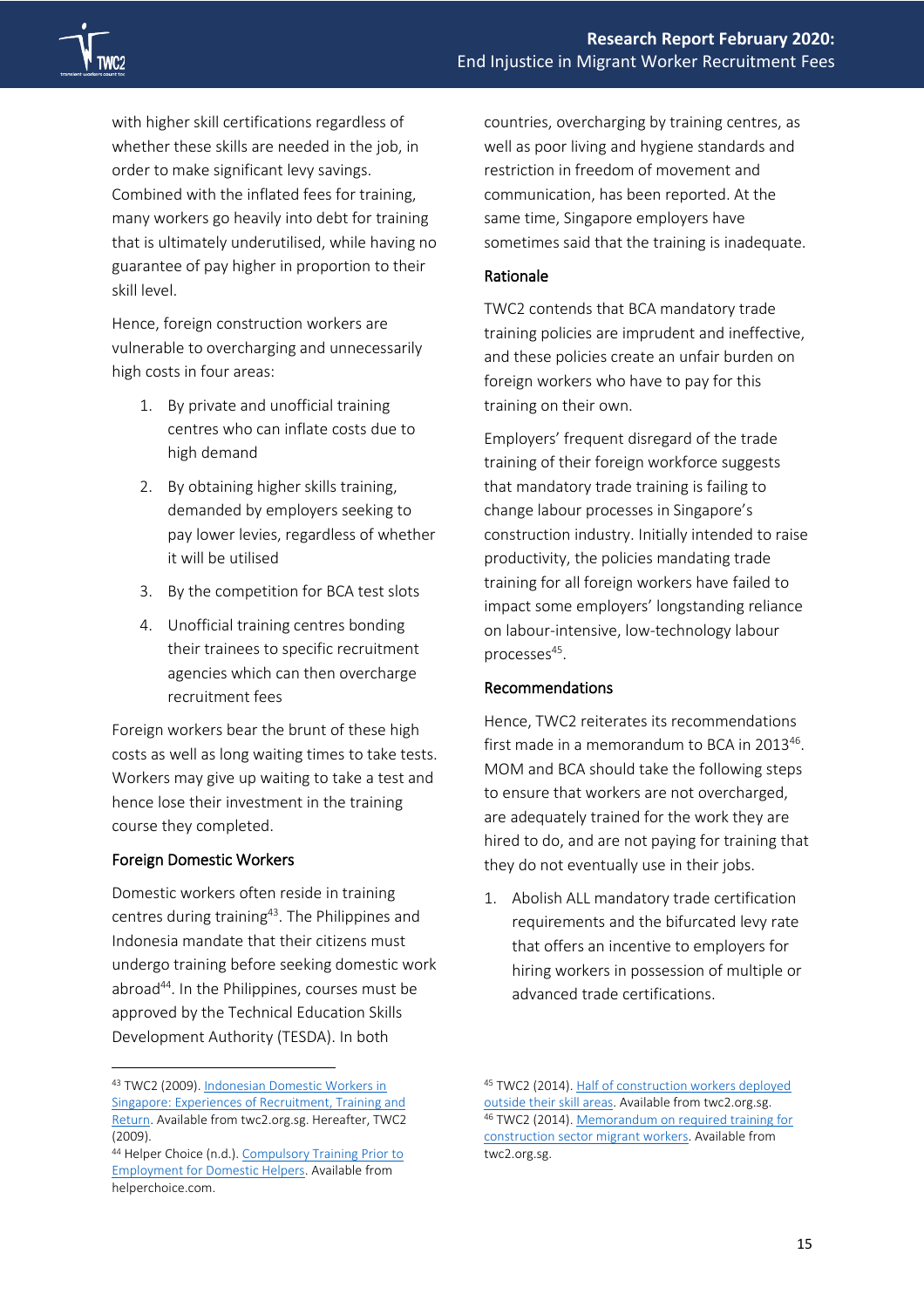- 2. Allow trade training and certification to continue on a voluntary basis with government funding to support contractors who train their workforces.
- 3. If the BCA elects to continue the mandatory trade training certification policy, then the BCA should require all licensed Overseas Testing Centres (OTCs) to ensure that Singapore-bound workers are not overcharged for their jobs or training.
	- a. Given that all Singapore-bound foreign construction workers pass through a Singapore owned and managed OTC, Singapore has the presence in COOs to ensure that workers are not overcharged for their jobs. As a condition of holding an OTC license, the BCA should require all Singaporean firms to ensure that they are only dealing with employment agencies that collect a fee within the parameters of the legal limit
	- b. A legal limit should be set that is related to legitimate costs of training, and not "what the market will bear."
- 4. Transparency on why test fees are so high and how much OTCs are profiting from this.

In 2013, BCA stated in a [letter r](http://twc2.org.sg/wp-content/uploads/2013/10/BCA_re_trainingcentres.pdf)esponding to a [TWC2 website article](http://twc2.org.sg/2013/09/22/training-centres-in-bangladesh-have-become-money-minting-machines/) that test fees are capped at \$730, a figure that would roughly equate to a worker's monthly salary, including extensive overtime.

TWC2 also recommends nationalising worker training centres<sup>47</sup>. An organisation like the Institute of Technical Education (ITE), with its experience running vocational training courses, could set up satellite training centres in COOs.

The curriculum should only cover the absolute core competencies needed. Fees would be standardised and fairly charged, below one month's salary.

For the benefit of both foreign domestic workers and employers, we echo calls made for Singapore to provide a mandatory professional course for workers<sup>48</sup>.

Singapore can sign agreements with COOs to provide standardised training that meets the evolving requirements of Singapore households, provided at reasonable, regulated fee levels below one month's salary. Economies of scale will help lower costs. Training should also inform workers of the legal caps on recruitment fees, their rights and ways that they can protect themselves, and help them adjust to their new working conditions abroad<sup>4949</sup>. The government can tap on current course providers, like MOM-approved [Foreign](http://www.fast.org.sg/objective)  [Domestic Worker Association for Skills Training](http://www.fast.org.sg/objective)  [\(FAST\)](http://www.fast.org.sg/objective) or the Archdiocesan Commission for the Pastoral Care of Migrants & Itinerant People (ACMI).

#### Feasibility and Existing Singaporean Policies

It is easy for BCA to make modifications in its training programs. MOM, in turn, can monitor changes to training policies in collaboration with BCA. However, it might not be feasible to influence the training programs which are run in Indonesia. An agreement between the two governments should resolve the issue, or Singapore's government could implement training programmes which benefit domestic workers as well. After all, taking these measures, in the long run, will benefit the economy by reducing the turnover of foreign workers.

<sup>47</sup> A. Au (2014). [Overhauling Singapore's Migrant La](http://twc2.org.sg/2014/09/15/overhauling-singapores-migrant-labour-system-an-alternative-plan/)bour System - [An Alternative Plan.](http://twc2.org.sg/2014/09/15/overhauling-singapores-migrant-labour-system-an-alternative-plan/) TWC2. Available from twc2.org.sg.

<sup>48</sup> O. Siong (2015). [Call for Maids to undergo Professional](https://www.todayonline.com/singapore/call-maids-undergo-professional-training-singapore)  [Training in Singapore.](https://www.todayonline.com/singapore/call-maids-undergo-professional-training-singapore) The Today Online. Available from todayonline.com. <sup>49</sup> Page 31, TWC2 (2009)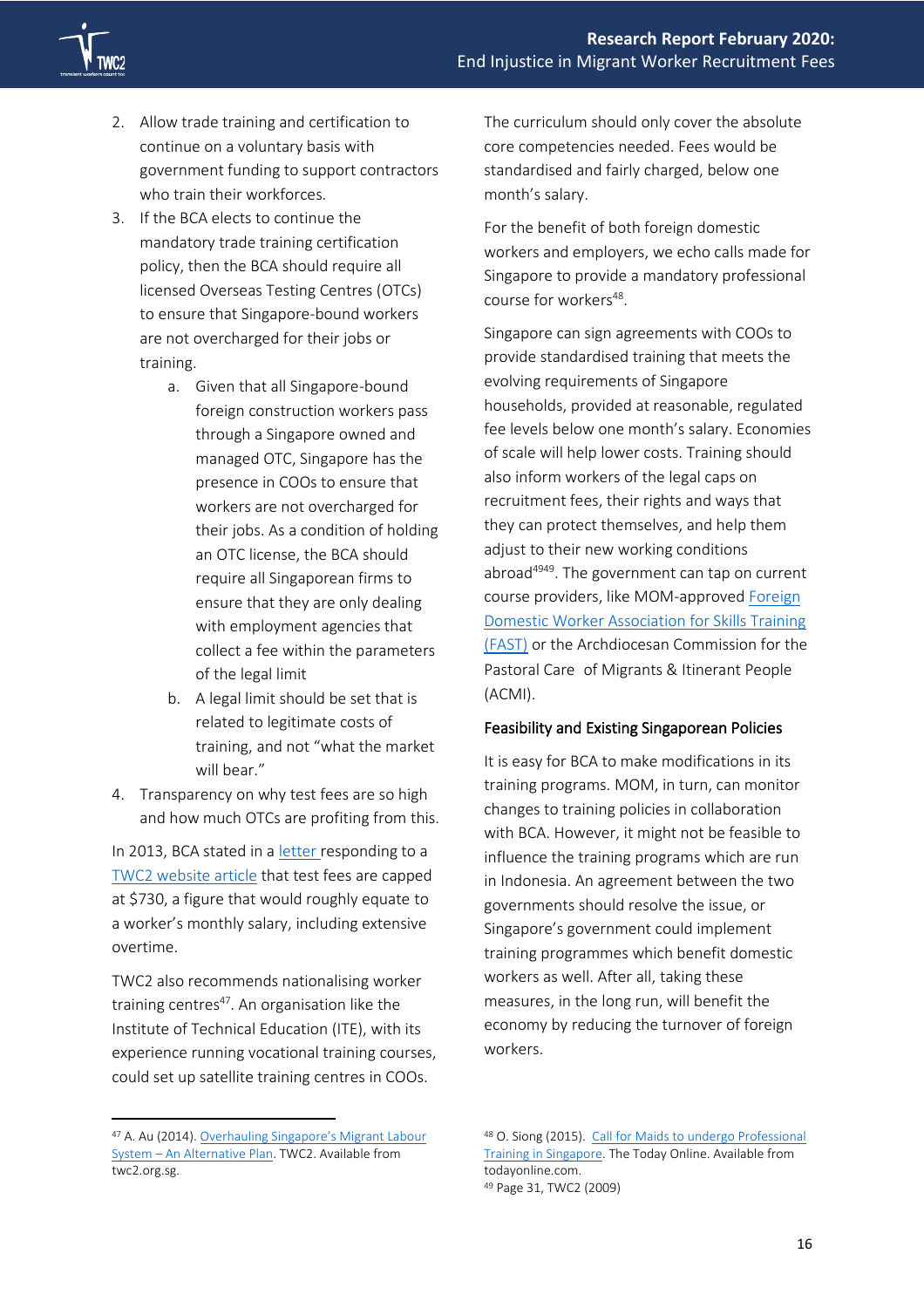

### <span id="page-16-0"></span>*A4. Eliminating bureaucracy and streamlining the hiring process*

We recommend making greater use of onlinebased systems for hiring and processing of matters relating to migrant workers, recruiters and companies. Digitisation of the direct online hiring process is in line with the government's vision for a Smart Nation. Furthermore, the ILO recommends the adoption of online processes in reducing red tape, thereby reducing recruitment costs in their Fair Recruitment Initiative and Guidelines<sup>50</sup>.

Indonesia has an online system, SiskoTKLN, to facilitate transactions and capture all information regarding costs and contracts, in a central database. In Europe, jobseekers use a job mobility portal, EURES, to access information on available jobs across the continent. In the Gulf, Bayt.com serves the same function in order to speed up recruitment and improve transparency and job-matching.

## <span id="page-16-1"></span>*A5. Enforcing a zero-fees policy while maintaining the current agent-facilitated*

### *system*

Seven aspects of recruitment costs are grouped together in one recommendation below as they are closely interrelated and impact recruitment costs. Also, taken together, they are a way to improve the current system without completely overhauling it. These aspects are:

- COO fees
- COD fees
- Written statement on fees
- Loans and salary payment
- Kickbacks
- Agency regulation

<sup>50</sup> ILO (2019).

Singapore has already recognised through its existing laws that high agency fees, kickbacks, loan repayment and salary payment are concerns. Many of the recommendations in this section only require expanding or building on existing policies and regulations.

#### (a) Signed and itemised declaration that states all wages and fees

#### *Current Regulations*

Singapore has the In-Principle Approval (IPA) letter which is required for work permit applications. The IPA states the breakdown of salary, allowances, deductions and fees paid to the Singapore agency and costs incurred overseas (e.g. medical exam, flight, visa and passport).

Workers must be sent their copy in their native language (or at least, one they understand) before departing for Singapore. For domestic workers, it states rest days. Under the Employment Act, which does not cover domestic workers, employers are also required to give written records of Key Employment Terms (KETs) no later than 14 days after the start of employment. The KETs must include duties, work days and hours, rest day, basic salary, overtime pay and allowances, deductions, leave and benefits. It is not mandatory for the KETs to be provided in a language the worker can understand, and workers are not required to sign off on KETs.

Current penalties for stating falsely high salaries include a fine of up to \$20,000 and/or imprisonment of up to two years for each offence, and MOM may suspend employers' work pass privileges. Penalties for reducing workers' salaries from what is declared in the IPA letters without consent include a fine of up to \$10,000 per infringement. Penalties for not abiding by KETs regulations include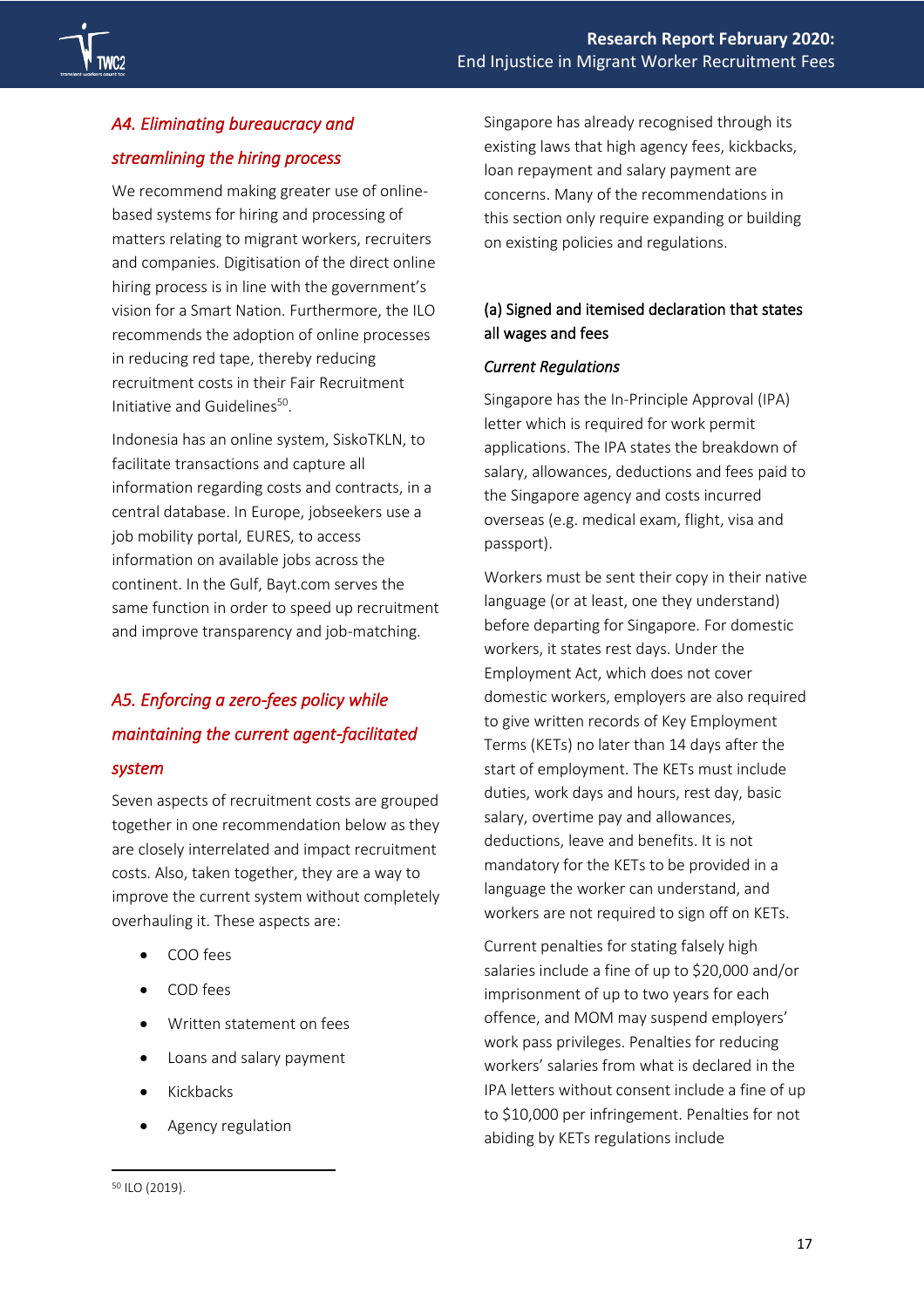

[administrative penalties](https://sso.agc.gov.sg/SL/EmA1968-S149-2016?DocDate=20160401&ValidDate=20160424&TransactionDate=20160424&ProvIds=Sc-.) (financial penalty but no criminal record).

It should be noted that NGOs concerned with migrant worker rights have, in the past, raised questions about the effective enforcement of IPA terms, citing instances where workers were obliged to settle for inferior terms, including lower pay, which were then deemed legitimate, as having been obtained with workers' consent, despite their inability, realistically to refuse their assent.

- 1. We recommend expanding the current In-Principle Approval letter to be more comprehensive and rigorous by including both COO and Singapore agency itemised costs and all loans extended prior to employment (with repayment period and deductions) and other anticipated deductions by the employer and agents (including for food and accommodation).
	- a. The IPA letter should be linked to the KETs, KETs should be made available in the worker's native language and signed by the worker before the worker departs for Singapore, and KETs should also be mandatory for domestic workers.
	- b. The application for an IPA letter should be signed by all stakeholders - employer, worker, COO and COD agents, and verified by Singapore, and it should be read by workers in their native language when signing. The costs and deductions must follow regulations, with penalties for breaches.
	- c. The above is currently being done in Taiwan under a formal documentation system providing for a "Foreign Worker's Affidavit for Wage/Salary and Expenses"

that are incurred before entering Taiwan for employment.

2. Alternatively, a more streamlined solution would be a Standard Employment Contract  $(SEC)^{51}$  that is signed by the worker and submitted in work permit applications, and would need to include the KETs and be available in the worker's native language. This contract would need to include an annex that covers the items not found in the contract, i.e. COO and Singapore agency itemised costs and all loans extended (with repayment period and deductions).

There should be enforcement checks on all parties involved (Singapore and COO agencies and employers) with proportionate penalties for submitting false information or charging any costs not stated in the IPA or KETs. This may include surprise checks, for instance comparing the documents against the salary and deductions made in workers' bank accounts (See below, p.15 on mandatory payment into bank accounts), interviewing workers and employers, etc. Routine agency inspection procedures should include reviewing fees to ensure they are consistent with the documents. The inspection rate must be frequent enough for deterrence. Agencies with good records should be rewarded. Whistleblowing must be encouraged and protected, with workers given a good chance to switch employers.

#### (b) Responsibility for different types of fees

#### *Current Regulations*

Under the EFMA, "employers are also prohibited from recovering employmentrelated costs such as levies and other fees from foreign employees."

<sup>51</sup> TWC2 (2018)[. MOM Booklet Sweeps Forward, then](http://twc2.org.sg/2018/01/19/mom-booklet-sweeps-forward-then-stumbles/)  [Stumbles.](http://twc2.org.sg/2018/01/19/mom-booklet-sweeps-forward-then-stumbles/) Available from twc2.org.sg.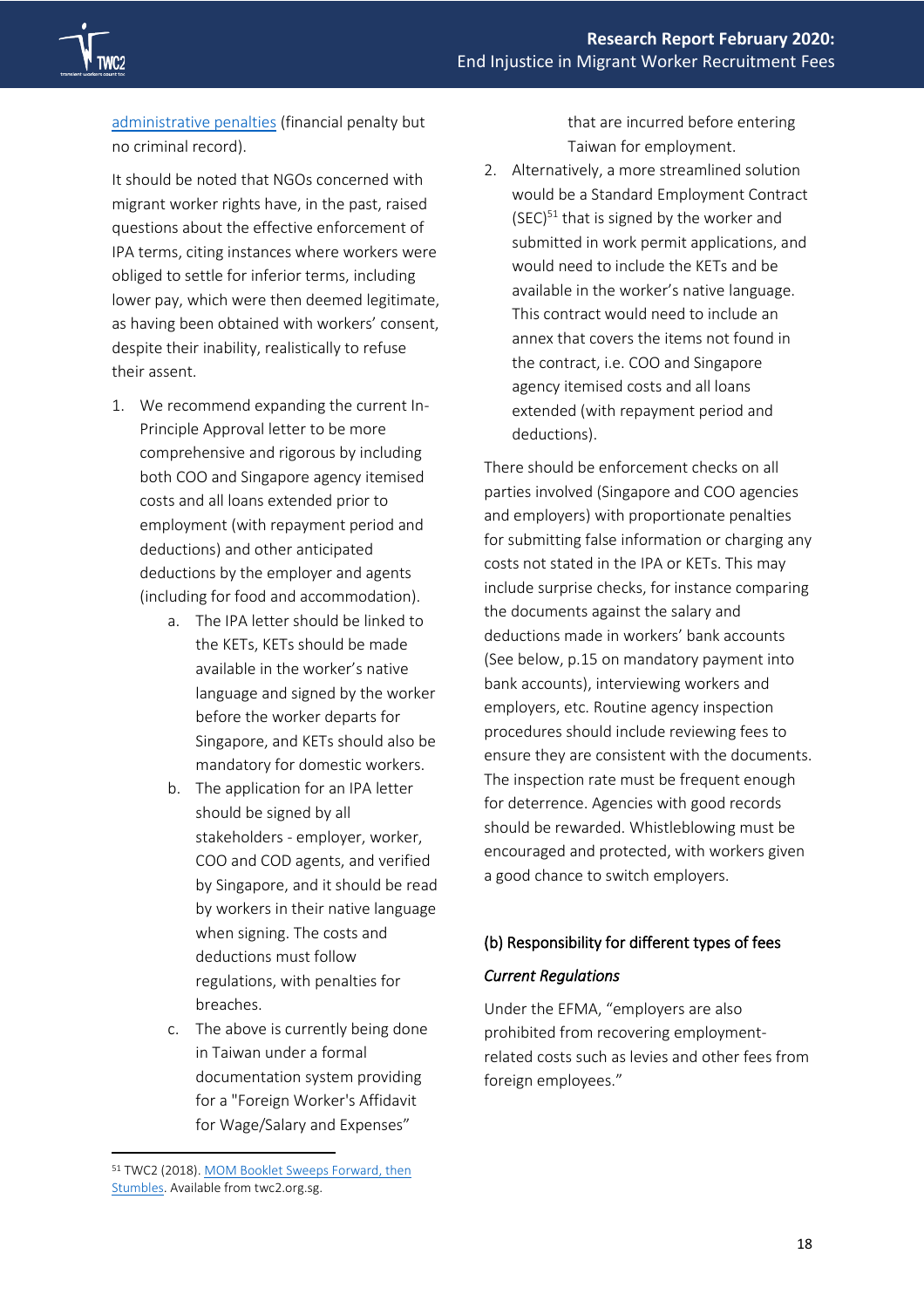MOM states, "Employers are responsible for paying administrative costs, including levy and fees for work pass applications and renewals" and that "they are not allowed to recover the fees (directly or indirectly) from their foreign employees", and they are also responsible for "costs incurred in Singapore for training, medical check-ups and upkeep and maintenance." Any EAs found to be recovering such fees from workers would be committing or abetting an offence. "EAs are also not allowed to charge agency fees for work pass renewals." "Any employer who deducts the foreign worker levy from a foreign worker's salary may be penalised up to \$20,000, per count. Errant employers will also be barred from hiring FWs." The penalties are not clear for other unauthorised deductions.

Singapore agents are not allowed to collect more than one month of the worker's salary for each year of service, capped at two months' salary, however, the fee cap does not include "fees incurred overseas for costs of training, medical check-ups overseas, and airfare to Singapore". There is no clear regulation on the types of fees that should be included in this cap, so it is unclear whether the cap includes some costs plus a service fee or is solely a service fee.

We recommend that regulations should make clearer the types of fees that workers and employers are liable for. The employer should pay the cost of the visa, permits, service and processing fees and full transportation costs from the worker's home to residence in Singapore. The worker should only be charged for the costs of becoming eligible for the job, as follows: costs relating to personal documents (passports etc), medical exams, training courses. This also means that once a worker is hired, all fees are to be paid by the employer.

This can be enforced through the signed declaration which must state what the worker paid for, how much and to whom.

This demarcation of responsibility for fees is found in the Philippines, where workers can only cover certain expenses and cannot legally be charged service fees. Another example is Hong Kong where the employment contract states that employers are responsible for documentation expenses incurred by domestic workers, including expenses incurred for renewing contracts.

#### (c) Caps on agent fees (COO and COD)

#### *Current Regulations*

Fees paid to COO agents are not regulated by Singapore, as. being beyond its jurisdiction. Violations of COO regulations are sometimes reported to embassies/High Commissions. Singapore agencies must issue itemised receipts and must refund at least half of agency fees if workers are terminated within the first six months of employment. The penalties for breaching Employment Agency Act licensing conditions are a fine of up to \$5,000, possible licence revocation and key office holders barred from their roles, with imprisonment up to six months for re-offenders. There is a guideline for employers that states that domestic workers from the Philippines should use only up to half of their monthly salaries for loan repayment to employers.

We recommend that all placement fees should be borne by the employer. Caps are difficult to monitor and enforce and, at best, should only be considered as transitional measures. In that they exist at present, we make the following proposals solely for their more effective implementation.

Regulations should clearly state that (1) fees cannot be collected before employment, (2) fees can only be collected in monthly instalments with a maximum monthly deduction of 25 per cent of the workers' salary, (3) workers will not be liable for future instalments if the contract is terminated before the full fees are paid, and (4) a contract is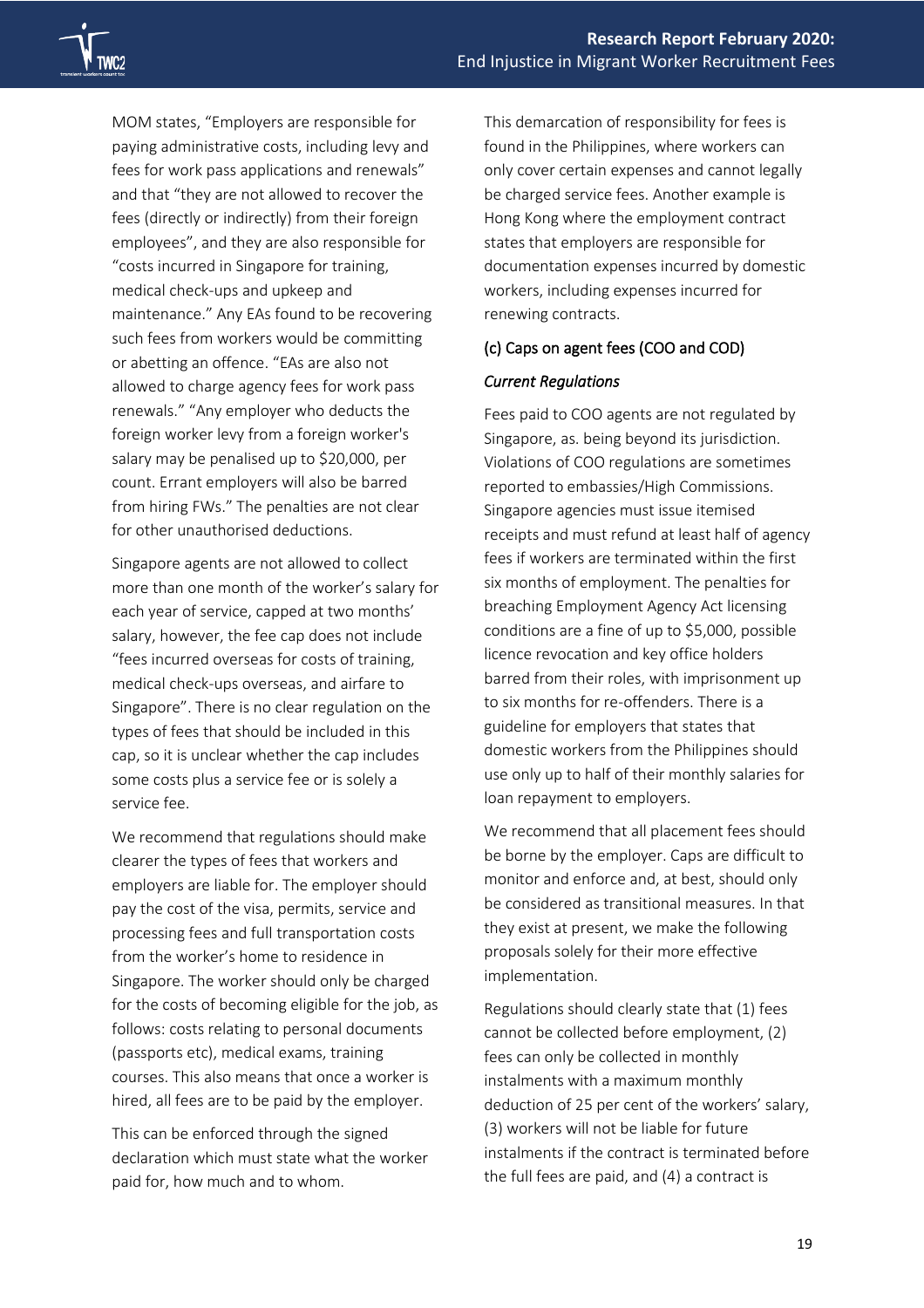instituted between agencies and workers itemising services and fees before any collection of fees.

This is a practice currently found in Taiwan.

Enforcement would be through the signed declaration stated in (a), and both Singapore and COO agencies would face penalties for breaches. Penalties should be increased from a \$5,000 fine per charge to a \$20,000 fine in order to counter the profit incentive, as excess fees collected may [exceed \\$5,000.](http://www.mom.gov.sg/newsroom/press-releases/2015/1124-career-central-fined-6000) EAs should be suspended, with the duration increasing with multiple cases, or be banned. Any employer found to be involved in facilitating over-collection of fees should also face penalties.

Case studies include Taiwan.

In the Philippines, it is illegal to charge placement fees to domestic workers and seafarers, and fees are capped at one month's salary for all other workers. There are clear rules on what types of costs can be charged to the worker, all service fees should be covered by employers or agents, and the employer pays for visa, round trip airfares, transportation from the airport to jobsite, work and residential permits.

In implementing such regulations, care must be taken to ensure loopholes do not allow violations to occur. Another key point is that COO agencies must be prevented from extracting additional excessive payments through training, testing and medical exams.

In Hong Kong, agency fees for domestic workers must not exceed 10% of the first month's wages received after being successfully placed in a job. Most expenses or costs such as visa applications cannot be

<sup>52</sup> TWC2 (2017)[. As Singapore Goes Cashless, Dismantle](http://twc2.org.sg/2017/10/15/as-singapore-goes-cashless-dismantle-structural-barriers-faced-by-foreign-workers/)  [Structural Barriers Faced by Foreign Workers.](http://twc2.org.sg/2017/10/15/as-singapore-goes-cashless-dismantle-structural-barriers-faced-by-foreign-workers/) Available from twc2.org.sg.

passed to the FDW and must be borne by the employer.

#### (d) Regulations on salary payment, loans, loanservicing

Currently, itemised payslips are mandatory for all except domestic workers. For work permit holders, electronic payment of salaries is only available on request. There is assistance available from the Centre for Domestic Employees to domestic workers to set up a special POSB account without minimum balance requirements, and MOM has an online system to allow employers to open bank accounts for their work permit holders automatically upon work permit applications. There are heavy penalties for employers who fail to pay salaries and "safe-keeping" is banned.

We recommend that itemised payslips be made available in the worker's native language (MOM can provide translated templates) and should be made mandatory for all including domestic workers. The payslips should be available in both hard copy and through an online system. A bank account should be set up automatically for every worker upon approval of work permit. It should be mandatory for salaries to be directly paid by employers to workers' bank accounts on time every month. This allows for checking and can go a long way towards preventing fraud.

In Qatar, Saudi Arabia and the UAE, it is mandatory to pay salaries of foreign workers through bank account transfer<sup>52</sup>.

#### *Current Regulations*

Currently, for non-domestic workers, employers are allowed to deduct up to 25% of workers' salaries to recover loans. For domestic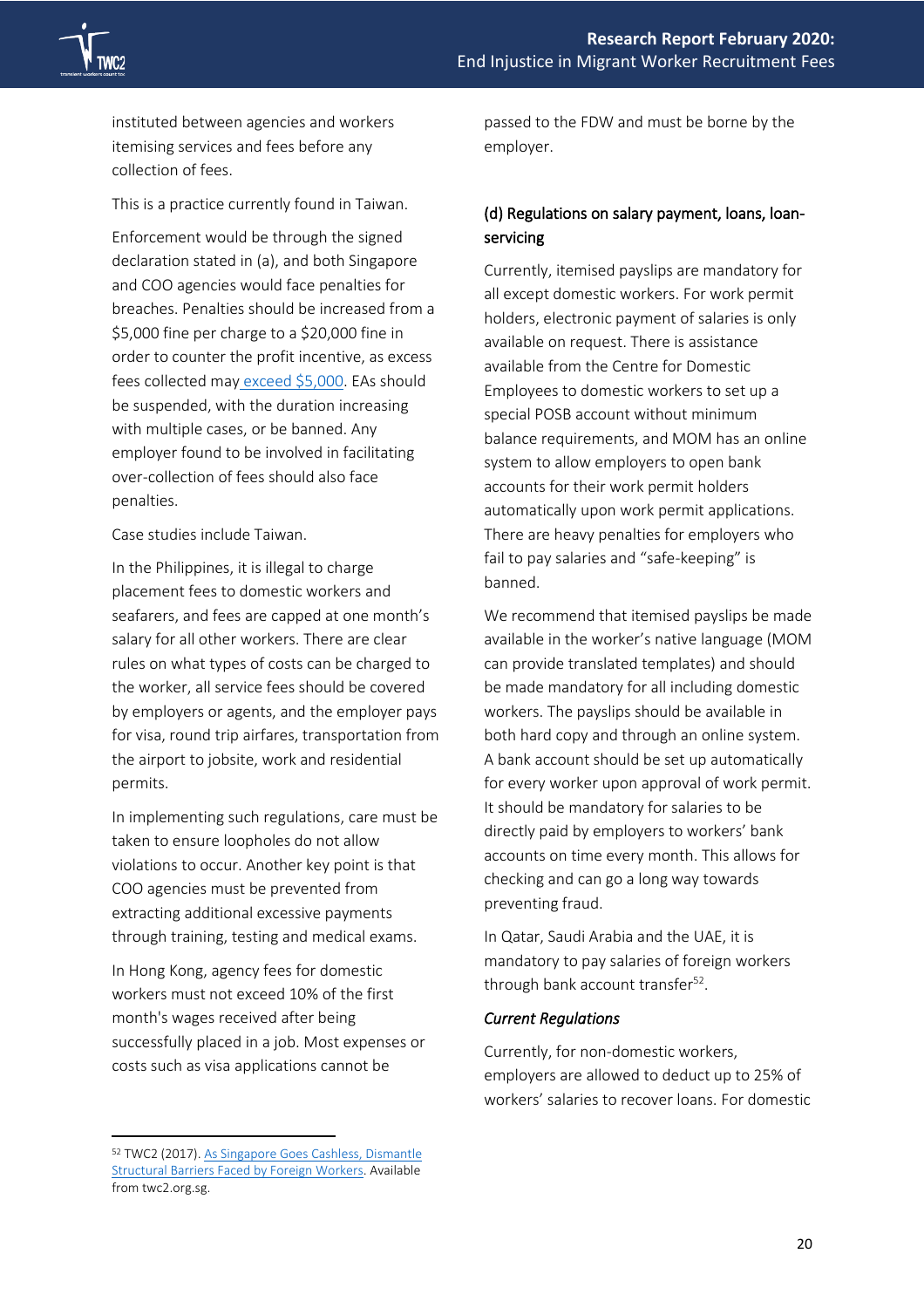workers, it is common for employers to extend personal loans, to pay for placement fees to agencies, including to COO agencies - hence the high deductions (usually six to nine months without salary) despite fee caps.

We recommend that before the start of employment, all loans made should be documented, this documentation made available in the worker's native language, and signed by employer and worker, along with the purpose of the loan, repayment period and deduction amount, and this document should be submitted in the work permit application. Every repayment should be made electronically from the worker's bank account to the employer's bank account after the salary is credited so that there is an electronic trail. The restriction of loan deductions of up to 25% of salaries should also cover domestic workers. Singapore agencies should not be allowed to extend loans or receive or collect any amount of loan incurred by the foreign worker, in order to prevent over-collecting, a restriction currently in force in Taiwan. Also, employers should not be allowed to make salary deductions for debts or loan repayments on behalf of third parties.

#### (e) Effectively outlawing kickbacks

Currently, Singapore has laws against kickbacks but they are not well-enforced and the practice is rampant in male foreign worker cases, with many reports of employers and middlemen demanding kickbacks. Errant employers currently face a fine of up to \$30,000 and/or jail term of up to two years, and may be banned from employing foreign workers. Employment agencies that offer kickbacks to employers face a fine of up to \$5,000 and/or imprisonment of up to 6 months, or may be found in breach of Employment Agency licence

conditions with its associated penalties. Nevertheless, there are real enforcement difficulties, since those demanding kickbacks are careful to leave no documentation trail.

We recommend that enforcement be stepped up, and the fine amount be increased for agencies involved in offering and collecting kickbacks for employers. Whistleblower protections should be instituted, including assistance to find a new employer, as is done in South Korea, and awarding of financial rewards for reporting violations, as is done in Taiwan, which will encourage bystanders to give information.

Workers should also be trained in how to gather evidence if they face extortion.

#### (f) Regulating Overseas Agencies

To ensure overseas agencies abide by the regulations outlined above such as those regulating costs and loans, we recommend mandatory licensing of offshore agencies that wish to send workers to Singapore, a system that the New Zealand government enforces in its own recruitment regime<sup>53</sup>. Singapore EAs would face penalties if they work with unlicensed COO agencies.

Firstly, all workers who apply for visas must list all agencies and persons who had provided immigration advice. These agencies and persons (including COO agencies) must be licensed by a dedicated Singapore authority, in order to send workers to Singapore. Licensed agencies/persons are bound by regulations that are enforced by sanctions.

The dedicated authority receives and investigates complaints, which may be made by any person. The authority may refer cases to a dedicated disciplinary tribunal. The tribunal may impose sanctions including warnings,

<sup>53</sup> Pages 47-48, Harrigan & Koh (2015)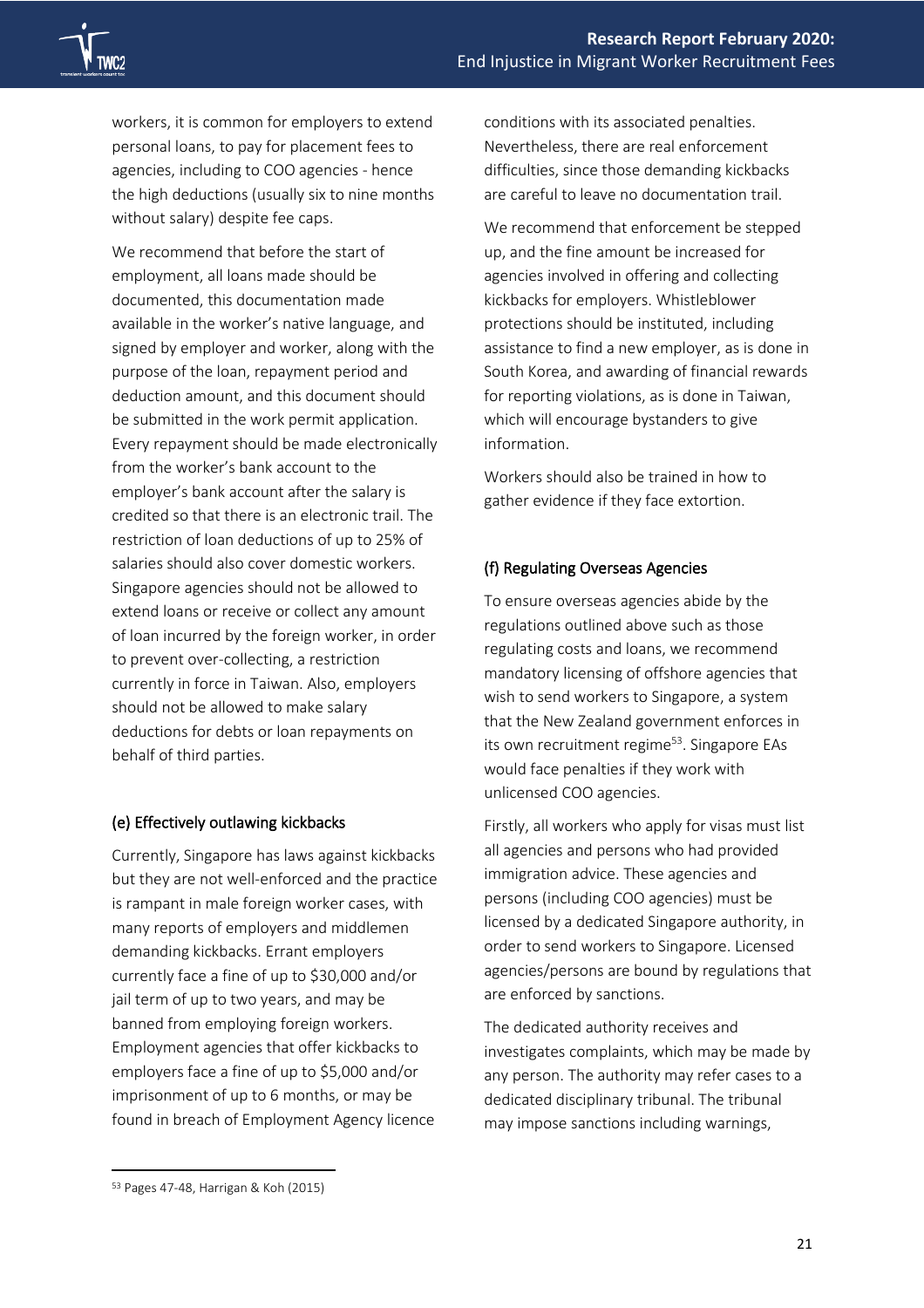

training, suspension of the ability to send workers, license suspensions and cancellations, compensation to clients, fines.

#### (g) Bilateral agreements on workers' conditions and fees

Singapore should have bilateral or multilateral agreements on workers' conditions and fees that should be charged to the employer and fees charged to the worker. This will help ensure that agencies on both sides of the migration route are compliant and that governments can penalise them for breaches that are not permitted on either side.

The difficulty arises when workers have received advice from relatives who also claim a fee but do not operate a business. Enforcement may be limited to the final agency that sent the worker, not the persons/agencies involved beforehand, if it is a chain of contacts that brought the worker.

#### Concluding remarks

All these regulations above – or rather, such of them as may be adopted -should be described and conveyed as part of a mandatory course for new workers which should be in their native language.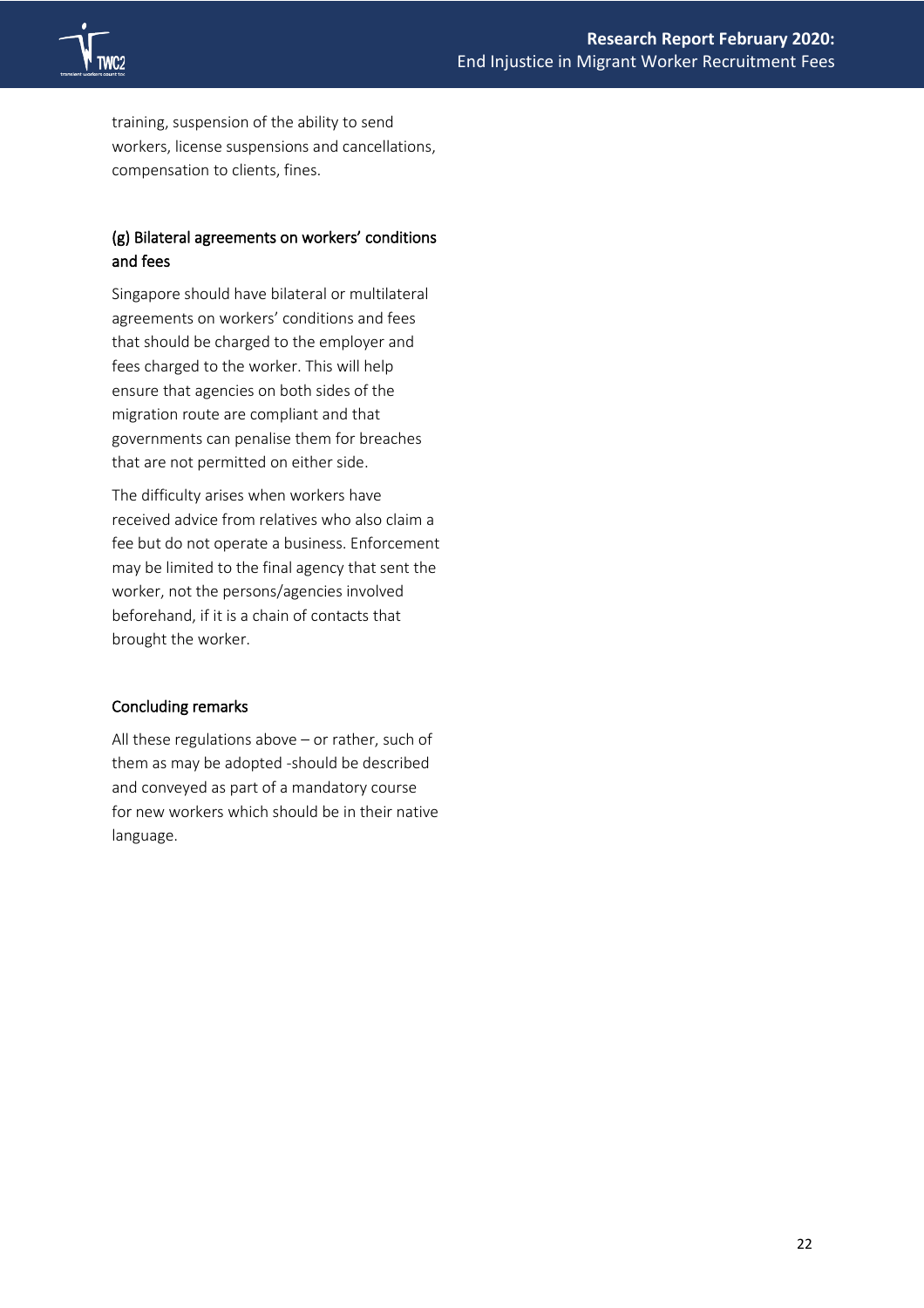

### <span id="page-22-0"></span>Transparency and Information Symmetry

Information asymmetry between workers, prospective workers, agents and employers exacerbates the existing power imbalance and is a fundamental contributing factor to the exploitative ability of agents and employers to extract recruitment fees.

For example, the lack of clarity on promised wages, training requirements of a country of destination, recruitment and training fees, especially when they are lumped together in an opaque lump sum, puts workers at a distinct disadvantage in negotiating both costs and their rights. Additionally, language barriers such as the use of legal English contracts for a worker who speaks only Bengali further accentuate this asymmetry and the resulting potential for exploitation.

The ILO asserts that increasing labour market information and the creation of rules for transparency in transactions are two of the key ways in which recruitment costs may be reduced in their Fair Recruitment Initiative and Guidelines.

Policies that educate workers and provide for transparency in the ecosystem, during the recruitment process and during employment, rebalance this asymmetry and make for a fairer and safer migrant labour ecosystem.

### Policy Recommendations:

### <span id="page-22-1"></span>*B1. Informing potential workers about required training, approved training centres, appropriate fees and fraudulent practices*

When workers are informed about the specific skill sets that are needed for their jobs, and the appropriate fee levels they should expect to pay, the risk of overcharging through inflated fees or unnecessary training should be reduced. When there is a list of approved training centres, fraudulent training centres will not survive.

It is also recommended that construction workers and domestic workers be trained in their native language to know common violations in relation to their legal rights, how to collect evidence, essential information about working in Singapore, and risks of fraudulent practices or job offers prior to commencement of their work. This practice will help to protect the workers from being victims of abuse or fraud.

#### <span id="page-22-2"></span>*B2. Transparent and accessible contracts*

It is recommended that it be a requirement for all contracts and materials to be signed by a migrant worker be made available in a language they can understand, as well as being provided in hard copy for the worker's future reference. Migrant workers should have the right to consent to or reject any proposed changes without reprisal<sup>54</sup>.

It is also recommended that in the case of subcontracting, working contracts should clearly state who the employer is and what the

<sup>54</sup> OWGLMR Policy Brief #5.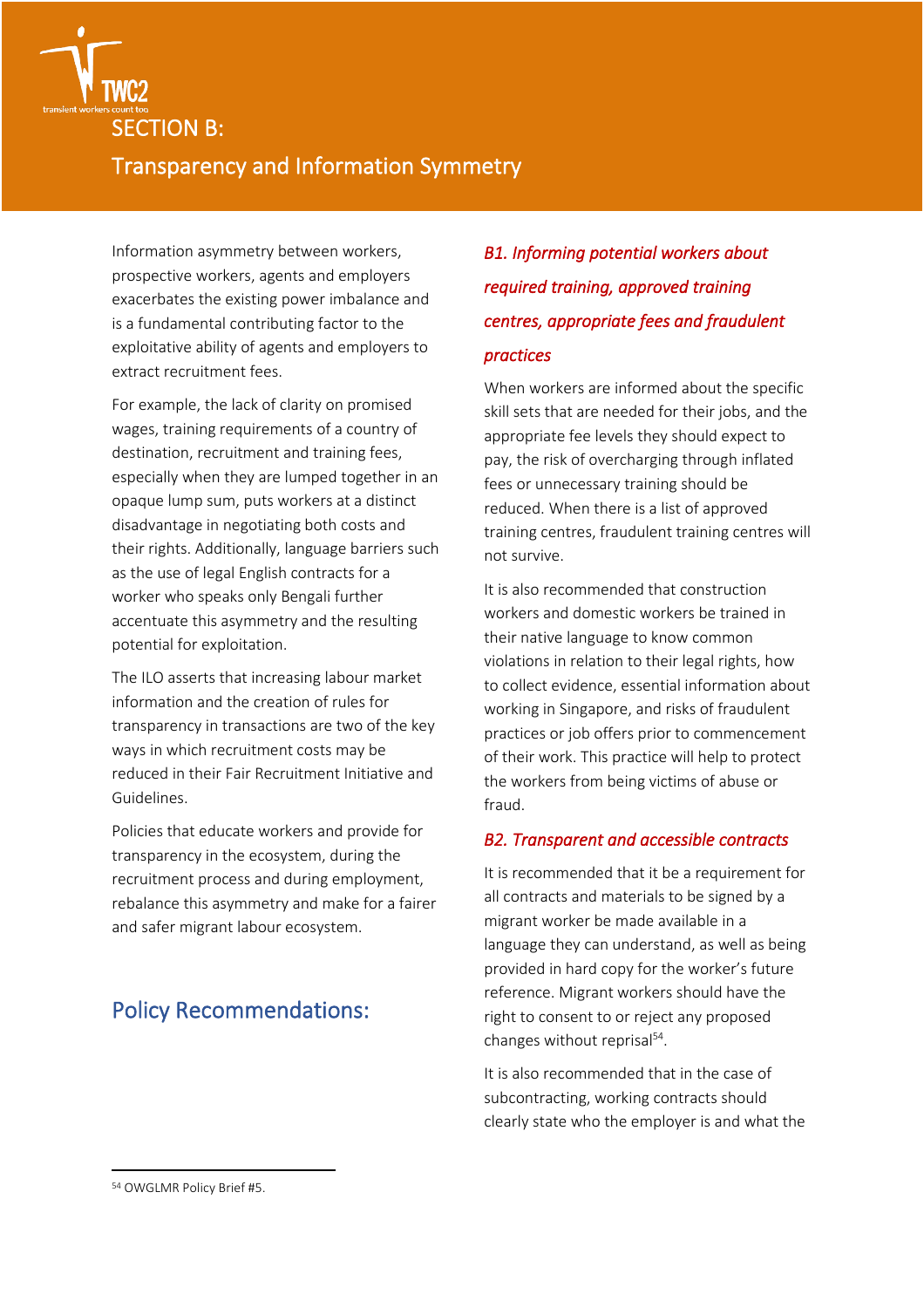

terms and conditions of employment are, instead of being deliberately unclear and vague<sup>55</sup>.

#### Rationale

Current laws stipulate that migrant workers must agree to any changes to existing contracts by individual signature before they are instituted. However, often times changes made are not written in a language native to the migrant worker and thus cannot be disputed easily. Particularly in the case of subcontracting contracts, sometimes the employer as well as the terms and conditions are unclearly stated.

#### Feasibility

It would require some effort on MOM's part to have translators available to service all migrant workers' needs. This would cause some inevitable delays in contracts being signed and instituted, possibly to the detriment of the worker if this would lead to threats of unemployment by employers.

Currently, for domestic workers, an employment contract is not mandatory and MOM has not issued a recommendation that a copy be made available to her in her native language. However, a safety agreement is mandatory and the copy the domestic worker signs must be in her native language. Hence, it should not be difficult to implement the same for employment contracts.<sup>56</sup>

### <span id="page-23-0"></span>*B3. Inclusion of "labour recruitment cost analysis" as part of the project tendering procurement process, and standardssetting through Government procurement processes*

Project tendering policy procedures, especially in the construction sector, should mandate transparency in labour recruitment costs and enforce ethical recruitment practices.

The minimum criteria to win contract bids should be, firstly, that the tenderers and subcontractors use ethical recruitment agencies that do not charge fees to workers, and secondly, that employers pay for all recruitment fees and costs for accommodation, food and training. All these costs as well as the names of the recruitment agencies used should be detailed in the bidding proposal. The lowest bids should be especially scrutinised to ensure that cost savings do not come at the expense of the workers.<sup>57</sup> Contractors should be contractually obliged to practice due diligence with their subcontractors, "who should go through the same tender evaluation procedures including labour cost evaluation".<sup>58</sup>

#### Rationale

By making this a part of the evaluation process, unfair recruitment can be detected. When procurement takes into account the welfare of workers, workplaces will be safer and workers will be healthier and more productive.

The creation of this transparency would pressure employers, mainly contractor firms, to audit their own recruitment practices and ensure that they abide by market standards.

Feasibility and Existing Policies in Singapore

<sup>58</sup> Ibid

<sup>55</sup> Page 13, GFMD (2016) sets out the problems with subcontractor arrangements. Sometimes, a main contractor with good practices for its direct employees makes extensive use of sub-contractors whose practices towards their employees are markedly inferior.

<sup>56</sup> Ministry of Manpower (MOM) (n.d.)[. Contracts](http://www.mom.gov.sg/passes-and-permits/work-permit-for-foreign-domestic-worker/employers-guide/contracts-and-safety-agreement) and [Safety Agreement for Foreign Domestic Worker.](http://www.mom.gov.sg/passes-and-permits/work-permit-for-foreign-domestic-worker/employers-guide/contracts-and-safety-agreement) Available from mom.gov.sg.

<sup>57</sup> Page 19, R. Jureidini (2016).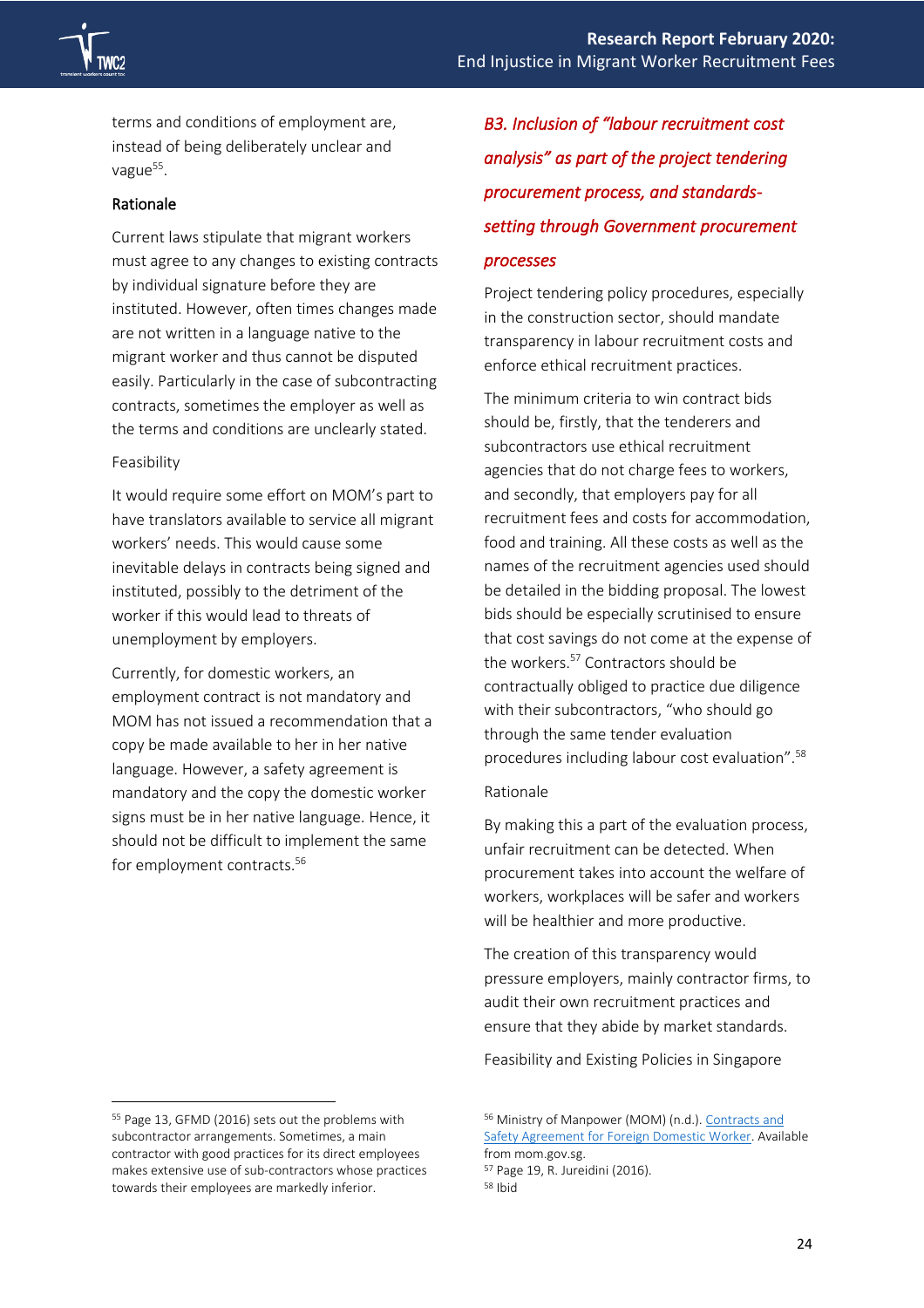

The government can set an example by including labour recruitment cost analyses and ethical recruitment practices in the evaluation of tender bids for government construction projects.

For the private sector, the government can provide advice and assistance for implementing these procedures and give awards and incentives to companies that do so.

After a trial period, the government can legislate that these procedures be mandatory for construction projects. This is necessary because there would otherwise be little or no incentive for projects/contractors to adopt such procedures in the tendering process.

Standards-setting through Government procurement processes

The government can continue setting strong standards in their procurement processes that "demand compliance with ethical recruitment standards and respect for labour rights".<sup>59</sup>

A requirement should be instituted that all procurement by government agencies must adhere to ethical standards of recruitment and respect for labour rights.<sup>60</sup>

Singapore can be a leader alongside pioneering businesses like Capella by insisting that certain standards of treatment for migrant worker employees (higher than the minimum legal requirements) should be observed by any company seeking to do business with a government agency.

<sup>&</sup>lt;sup>59</sup> Page 8, OWGLMR Policy Brief #5. 60 Ibid.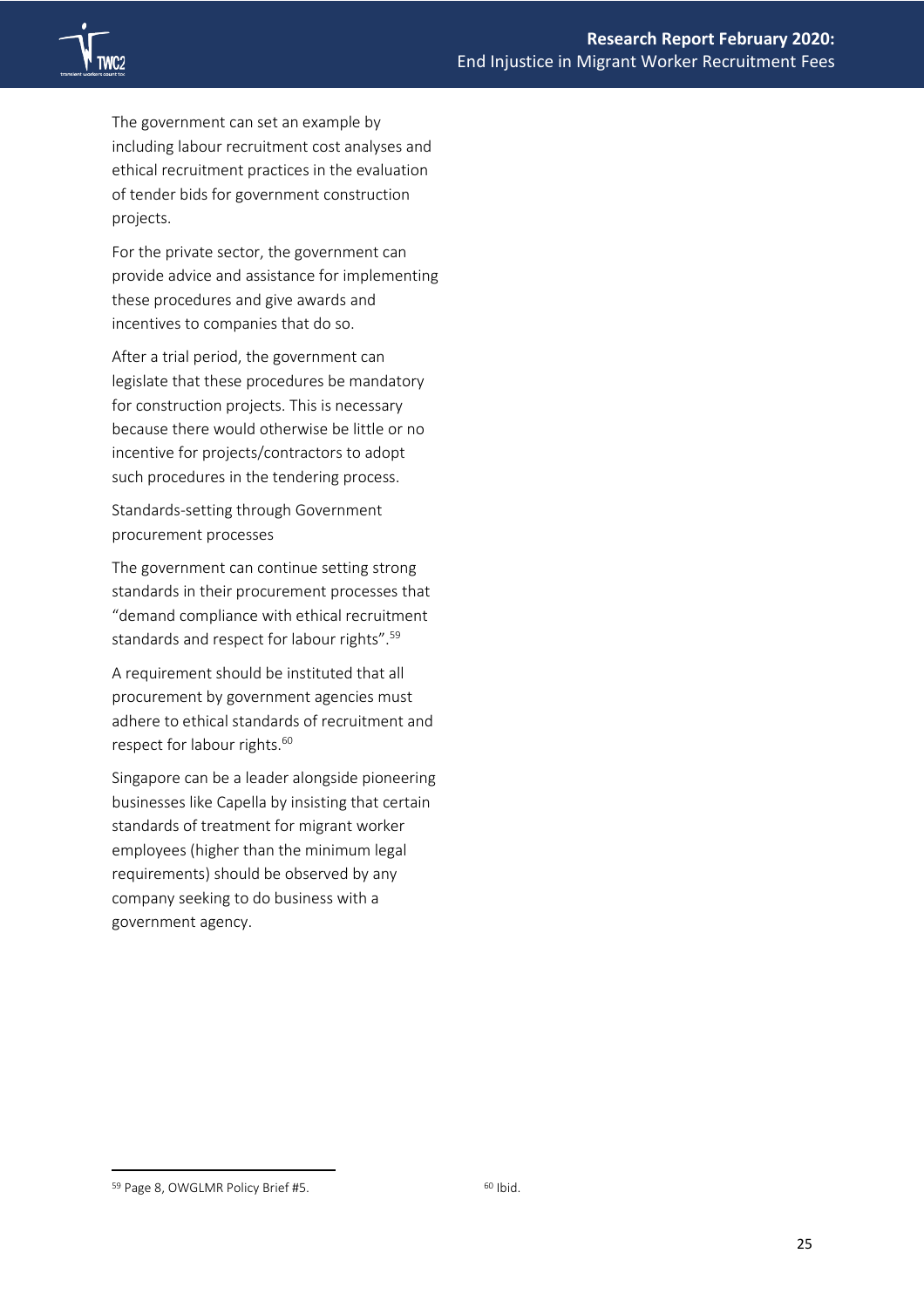

### <span id="page-25-0"></span>**Job Mobility and Security**

The lack of job security and poor labour protection for migrant workers in Singapore perpetuates the debt trap and at times increases the incidence of recruitment fees extraction. The financial indebtedness of migrant workers is worsened by wage theft, employers reneging on contractual wage or insurance obligations or obligations to cover medical costs arising from work injuries. The lack of job mobility, where work visas are tied to employers, contributes to workers' poor financial position as workers are in danger of being repatriated after reporting abuses. Returning to Singapore for another job incurs yet again a new set of recruitment fees.

Poor job security and the overhanging double threat of repatriation and perpetual debt perverts the already imbalanced power differential between workers and employers. Ensuring job mobility and security would mean that workers are better able to protect and defend their rights.

### Policy Recommendations:

### <span id="page-25-1"></span>*C1. Facilitate rehiring of workers at the end of their contracts*

This could be made possible through a government rehiring scheme where employers seeking to employ migrant workers must hire from the pool of workers already in Singapore and looking for a new job, before hiring new migrant workers. MOM can leverage the Foreign Construction Workers Directory System (FCWDS) online platform to facilitate and promote the rehiring program.

At present, many workers have to return to their home countries immediately after their contracts are completed or even ahead of the expiry of the term for which a work permit was issued (for example, if a construction project is completed in less that the term of a construction worker's work permit), and must pay high recruitment fees again for a new job. By facilitating rehiring within Singapore, workers save on fees, and employers can even meet and interview workers here in Singapore.

Allow all workers more time to look for another job. At present, workers whose contracts are ending, or who have lost their job due to errant employers (such as those who faced salary abuse), are allowed to look for a new job in Singapore without having to return home first.

However, the time window is unrealistically short - 20 days for end-of-permit workers and 14 days for salary-unpaid workers (who can apply for an extension to 28 days). $61$  Instead, workers leaving a job should have their visas extended by one full month to look for a new job, with an additional month if he or she so requests.

More incentives are needed to encourage employers to hire workers through FCWDS. The subscription fee of \$2,000 for employers to use the portal should be fully subsidised by the government, and for every worker that a firm hires through FCWDS, the firm should get a rebate on the first month's levy.

<sup>61</sup> O. Ho (2015)[. Portal to Match Foreign Workers with](http://www.straitstimes.com/singapore/portal-to-match-foreign-workers-with-urgent-jobs)  [Urgent Jobs.](http://www.straitstimes.com/singapore/portal-to-match-foreign-workers-with-urgent-jobs) The Straits Times. Available from straitstimes.com.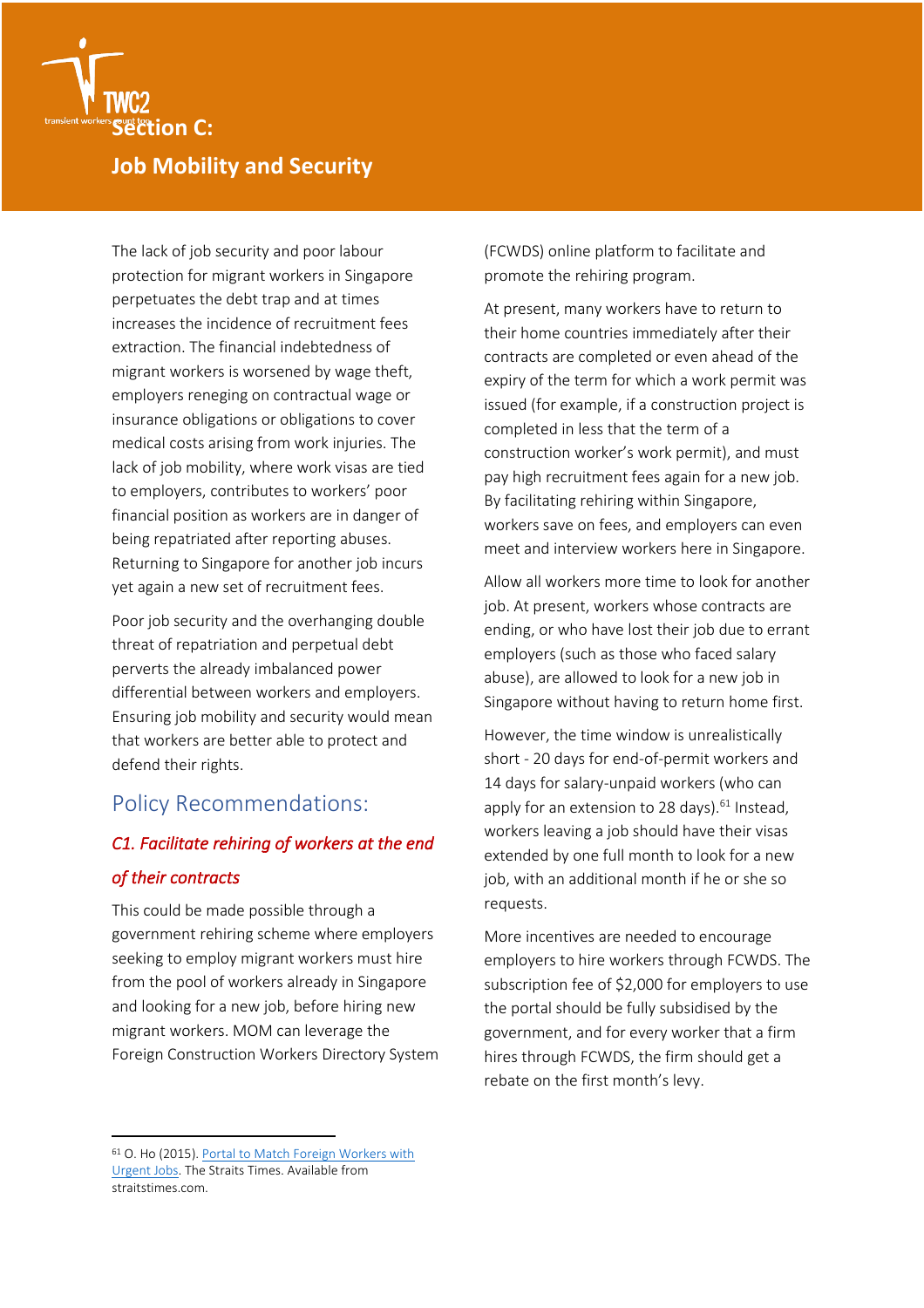The open-door policy for new hires greatly diminishes the effectiveness of FCWDS.<sup>62</sup> Therefore, the hiring of new workers from abroad should be disallowed if there are qualified workers already in Singapore looking for a new job. Another possibility would be to implement differential levy rates for experienced workers vs. new workers.<sup>63</sup> Otherwise, some employers would prefer to hire new workers so that they can illegally profit from a cut of the high recruitment fees, ignoring gains in productivity. Others may see new workers as more pliable. The enforcement of the proposed policy, would also help to tackle the problem of kickbacks.

Ensure that workers don't pay any fees to agents or employers when they use this portal. MOM should ensure that workers are able to access this scheme and the COE without paying high recruitment fees.

#### Rationale

It is more efficient and productive for Singapore as a society to rehire existing migrant workers in Singapore rather than hire new workers in their stead, as they are already in the country, have experience and do not require training in preparation for similar employment engagements.

While there are costs, it would be an investment in higher productivity standards that would reap greater rewards for the Singapore economy.

The FCWDS website boasts the gains from hiring workers through this portal, including saving on hiring time, saving money, faster deployment, increased productivity.<sup>64</sup> Furthermore, as an initiative by the

construction sector itself, it has the approval and backing of the industry. The money invested in building this portal can have greater returns by encouraging expanded use of the system to hire workers.

#### Feasibility

The Singapore Contractors Association (SCAL), with the support of MOM and the Infocomm Development Authority of Singapore (IDA) has introduced the FCWDS to link up construction workers who are in the last two months of their contract with new employers. The government has thus recognised that helping workers to find new employers without having to return to their home countries and pay recruitment fees is important.

One Member of Parliament has said that retention of existing foreign workers is useful because "the learning curve for these workers is minimal as they have experience of Singapore, so straightaway they can be productive".<sup>65</sup>

However, there might be some opposition from middlemen of various kinds due to the high recruitment costs (revenue for recruitment agencies) associated with hiring new migrant workers instead of rehiring existing ones.<sup>66</sup>

### <span id="page-26-0"></span>*C2. Allow all workers the right to change jobs without employers' consent and ban hiring new workers*

Currently, migrant workers are tied to an employer, and employers have the power to send workers home at any time. Workers require employers' consent to change jobs, unless they are nearing the expiry date of their Work Permit.<sup>67 68</sup>

[Construction Worker.](https://www.mom.gov.sg/passes-and-permits/work-permit-for-foreign-worker/sector-specific-rules/hiring-existing-worker-in-construction-sector) Available from mom.gov.sg. <sup>68</sup> Workers with valid claims against employers have been allowed to find another employer. See MOM (2017).

<sup>62</sup> TWC2 (2017) (See footnote #17).

<sup>63</sup> Au (2014).

<sup>&</sup>lt;sup>64</sup> Foreign Construction Workers Directory System (FCWDS) (n.d.)[. How FCWDS will benefit Singapore](http://www.fcwds.com.sg/for_companies.html)  [Companies?.](http://www.fcwds.com.sg/for_companies.html) Available from fcwds.com.sg. <sup>65</sup> Ho (2015).

<sup>66</sup> FCWDS (n.d.)[. Foreign Construction Workers Directory](http://www.fcwds.com.sg/)  [System.](http://www.fcwds.com.sg/) Available from fcwds.com.sg. <sup>67</sup> MOM (n.d.)[. Work Permit: Hiring an Existing](https://www.mom.gov.sg/passes-and-permits/work-permit-for-foreign-worker/sector-specific-rules/hiring-existing-worker-in-construction-sector)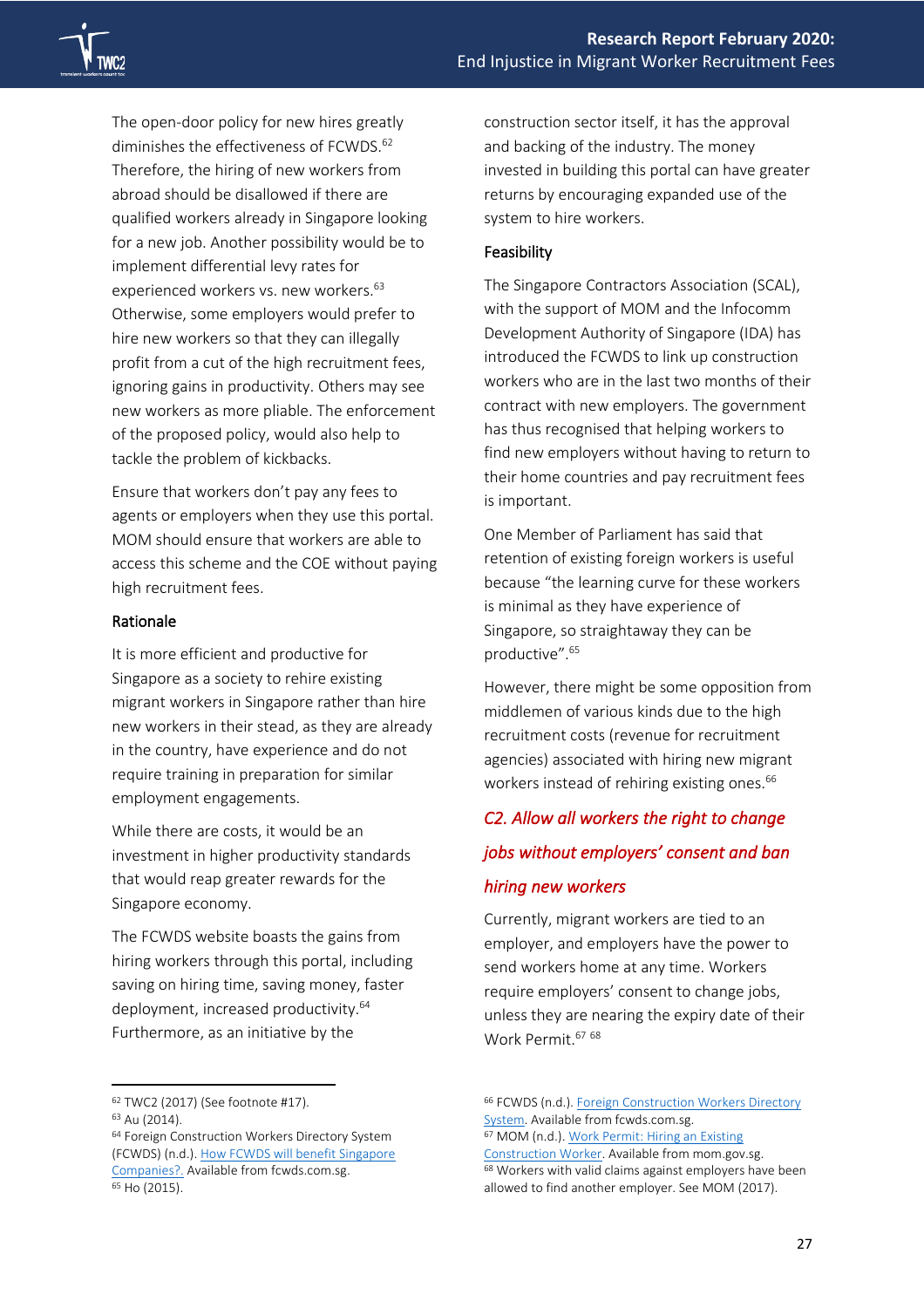We recommend scrapping the employer permission requirement.<sup>69</sup> We also recommend allowing all workers to use the FCWDS system to search for a new job at any time. Migrant workers should have the ability to change employers within their specific industry at any time, without needing permission from their employers. We also recommend expanding the Change of Employer scheme to Special Pass holders, including workers with salary or injury claims who have become fit to work, and allow these workers access to FCWDS.

These workers can apply to be recirculated into the standing pool of available migrant workers awaiting hire by COD employers, facilitated by relevant government agencies. During this period of change of employment, migrant workers should be permitted to stay in Singapore for a reasonable, specified period of time of at least 60 days.

#### Rationale

Workers pay high recruitment fees which place them in a vulnerable position as they cannot afford to lose their jobs for fear of being sent home without being able to cover these fees. This results in employers having great power over the workers, while the workers have little as a counterweight. Even if employers are abusive or exploitative, many workers would have to stay with the employer because they have no alternative. This also deters whistleblowing and fosters a sense of employer impunity.

Any Singaporean worker has the right to change jobs and need only serve the notice period in their contract. If Singaporean workers had to obtain employers' permission to change jobs, most Singaporean workers would not be

able to change jobs even if the job is not a good fit or if the working conditions are bad, simply because employers would not want to let them go. This would readily be recognised as unjust.

The power relationship between employers and migrant workers will be less imbalanced, and workers would not be subject to as much deception, exploitation and intimidation from employers, e.g. having their passports being routinely taken away.

A worker who is unhappy with his existing employer for some reason should be able to seek an alternative one, without penalty.

As things stand, that might be within the same sector as the worker's original employment. It is recommended that migrant workers may be re-contracted with another employer for reasons such as having an abusive employer, retrenchment, extortion etc.

The ability for workers to change their employers reduces the power differential where the fear of firing and repatriation in retaliation for reporting abuse will be diminished.

#### Country Case Studies

In South Korea, workers may change their jobs up to three times for the duration of their stay. This is allowed for a variety of reasons such as retrenchment, insolvency of employer, abusive employers, etc. Workers are recirculated into a roster of available workers that are recommended to prospective employers for recruitment. The success of this system in South Korea is due to the relatively small pool of construction workers. Replicating this in Singapore may be problematic, logistically and

[Written Answer by Mr Lim Swee Say Minister for](https://www.mom.gov.sg/newsroom/parliament-questions-and-replies/2017/1106-written-answer-by-mr-lim-swee-say-minister-for-manpower-to-parliamentary-question-on-number-of-work-permit-holders-granted-transfer-of-employer)  [Manpower to Parliamentary Question on Number of](https://www.mom.gov.sg/newsroom/parliament-questions-and-replies/2017/1106-written-answer-by-mr-lim-swee-say-minister-for-manpower-to-parliamentary-question-on-number-of-work-permit-holders-granted-transfer-of-employer)  [Work Permit Holders Granted Transfer of Employer.](https://www.mom.gov.sg/newsroom/parliament-questions-and-replies/2017/1106-written-answer-by-mr-lim-swee-say-minister-for-manpower-to-parliamentary-question-on-number-of-work-permit-holders-granted-transfer-of-employer)  Available from mom.gov.sg.

<sup>69</sup> This requirement is part of the sponsorship system in operation in Singapore. It leaves workers vulnerable to

coercion whenever they have complaints against their employers. See T. Fillinger, N. Harrigan, S. Chok, A. Amirrudin, P. Meyer, M. Rajah & D. Fordyce (2017). [Labour Protection for the Vulnerable.](http://twc2.org.sg/wp-content/uploads/2017/06/labour_protection_for_the_vulnerable.pdfhttp:/ink.library.smu.edu.sg/cgi/viewcontent.cgi?article=3474&context=soss_research) (p.12) Available from twc2.org.sg.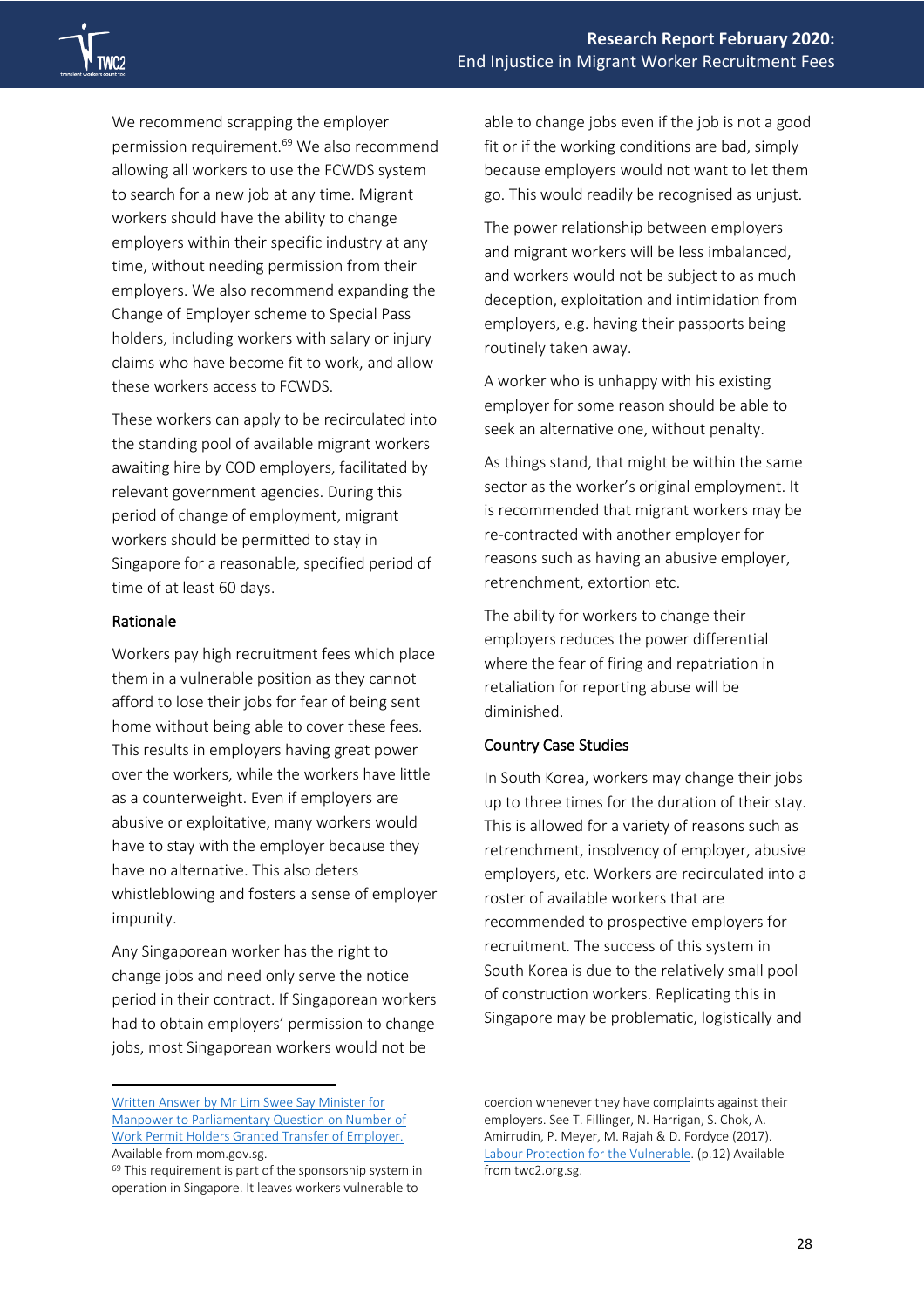

financially, but is surely not beyond the country's capability.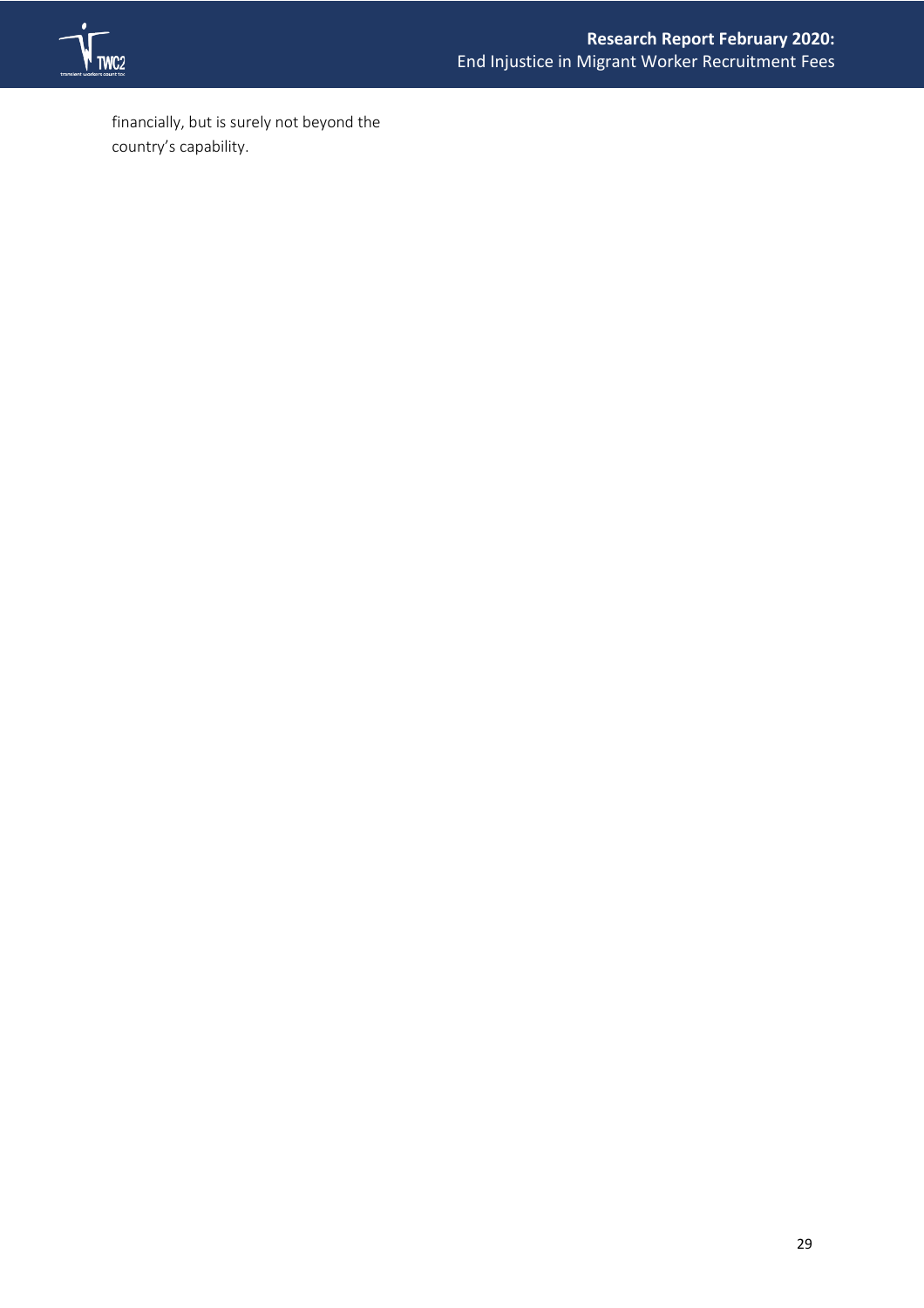

<span id="page-29-0"></span>State Accountability, Recognition & Moral Commitments

The state as a regulator of economic activity and a provider of general welfare is obligated to institute recognition of its own moral and operational accountability in relation to migrant worker rights.

### Policy Recommendations:

#### <span id="page-29-1"></span>*D1. Rights-Based Legislation*

Rights-based legislation, under which migrant workers are ascribed rights (e.g. Work Pass holders have the right to fair remuneration), should be introduced. The current laws pertaining to migrant worker protections, mainly the Employment of Foreign Manpower Act, are framed largely in the language of regulations, rather than rights. By explicitly recognising fundamental rights of migrant workers rather than just regulations alone, the Singaporean state would better legitimise protection for workers from exploitation and rights to fair work, and also provide a useful chassis from which greater reforms can be enacted.

#### <span id="page-29-2"></span>*D2. Ratification of ILO and UN Conventions*

It is recommended that Singapore ratifies the ILO and UN conventions governing rights and protections for migrant workers. They are as follows: ILO C181 Private Employment Agencies Convention (No. 181); ILO C143 Migrant Workers (Supplementary Provisions) Convention (No. 143); ILO C097 Migration for Employment Convention (Revised), 1949 (No. 97); ILO C189 Domestic Workers Convention, 2011 (No. 189); UN International Convention on the Protection of the Rights of All Migrant Workers and Members of Their Families.

#### Rationale

Standards fulfil a strategic role in adding value and confidence to the Singaporean brand. Recognising and ratifying international standards on labour protections signals Singapore's commitment to the undergirding norms and principles of the international community as an industrialised economy at the forefront of human development. Importantly also, bringing Singapore up to date with international standards on migrant worker rights would provide a framework and impetus to improve on existing regulations and to competently enforce these laws.

#### Feasibility

While it is noted that in terms of foreign policy, Singapore has consistently aspired to ensure its international obligations do not adversely affect its economy and adaptability, Singapore is already a signatory to 20 ILO conventions that are currently in force.

Singapore is also a signatory to the 2007 ASEAN Declaration on the Protection and Promotion of the Rights of Migrants, the 2016 ASEAN Convention Against Trafficking in Persons (ACTIP), the UN Convention on the Elimination of All Forms of Discrimination Against Women (CEDAW), and most recently, the 2017 ASEAN Consensus on the Protection and Promotion of the Rights of Migrant Workers.

In this respect, the conventions on migrant labour rights are consistent with many of the instruments that Singapore has already ratified, such as those related to fundamental rights pertaining to forced labour and equal remuneration, and would furthermore be consistent with Singapore's principles of ethical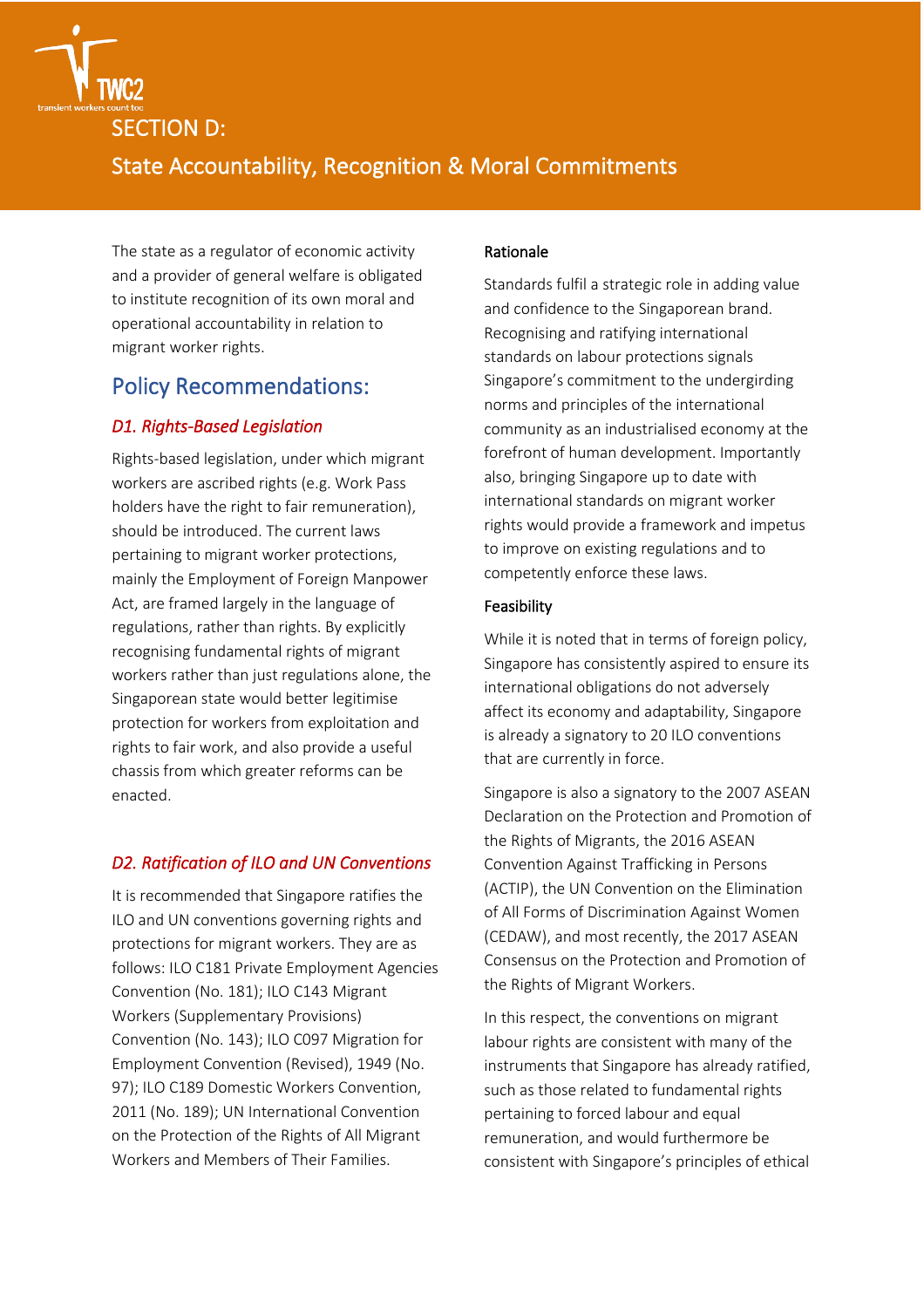

labour rights and recognition of international standards and norms on migrant workers.

### <span id="page-30-0"></span>*D3. Accreditation of recruitment agencies by industry associations/ standards organisation*

This utilises the power of business associations and/or NGOs to standardise rights protection as a business standard. Ethical firms that abide by and uphold migrant worker protections will be certified.

Accreditation lends greater legitimacy to recruitment agencies, and commercial incentives and standards of rights protection set by employers/agents themselves may lend greater authority to rights protection than unenforced regulations.

The Qatar Foundation, a private organization which enjoys "high-level support from the Qatari state authorities", has adopted a set of [mandatory standards](https://www.qf.org.qa/app/media/2379) for migrant worker welfare for the 20,000 migrant workers who are employed under Qatar Foundation projects. These requirements applied to contract tenders from the pre- qualification stage, requiring potential contractors to demonstrate a willingness to adhere to these standards.

They include, for instance, commercial penalties for non-compliance, monitoring and auditing from welfare officers, holding contractors responsible for all recruitment charges and fees, and collaboration with accredited ethical recruitment agencies."

These standards suggest that commercial requirements instead of legislative change are more effective in ensuring ethical behaviour.

Another reference point is the International Recruitment Integrity System (IRIS) created by the International Organization for Migration with a coalition of partners. This initiative promotes ethical recruitment through a voluntary multi-stakeholder certification process for recruiters.

### <span id="page-30-1"></span>*D4. Strengthen Regional Treaties, Frameworks and Cooperation on Migrant Worker Protections*

Singapore can support ASEAN in implementing stronger ASEAN treaties to enhance migrant worker protections. One such treaty would be an agreement on zero recruitment fees across all ASEAN states, of both origin and destination countries. Ray Jureidini's ILO [White Paper](http://www.ilo.org/wcmsp5/groups/public/---arabstates/---ro-beirut/documents/publication/wcms_519913.pdf) asserts that a zero-fees law is easier to implement, monitor and enforce than a fees cap.<sup>70</sup> Such ease would be greatly enhanced if ASEAN, as an aspirant common market, were to agree to a standardised, enforceable zero-fee practice.

Additionally, regional cooperation is also desirable for improved enforcement of existing migrant labour laws and frameworks for G2G cooperation. It would also make for better migrant worker recruitment practices and policies such as direct hiring.

For example, the European Convention on the Legal Status of Migrant Workers, ratified by 11 European states, guarantees migrant workers zero recruitment fees and restricts EAs to government-linked ones. $71$  This has contributed to the ability of agreeing states to control and eliminate recruitment fees across borders. While ASEAN may be structurally and culturally different from the signatory European states,

<sup>70</sup> Page 15, R. Jureidini (2016).

<sup>71</sup> Irish Human Rights Commission (2004) Safeguarding the [Rights of Migrant Workers and their Families: A Review of](https://www.ihrec.ie/app/uploads/download/pdf/safeguarding_rights_migrants.pdf) [EU and International Standards: Implications for Policy in](https://www.ihrec.ie/app/uploads/download/pdf/safeguarding_rights_migrants.pdf) 

[Ireland.](https://www.ihrec.ie/app/uploads/download/pdf/safeguarding_rights_migrants.pdf) Irish Human Rights Commission and the National Consultative Committee on Racism and Interculturalism, Ireland. Available from ihrec.ie.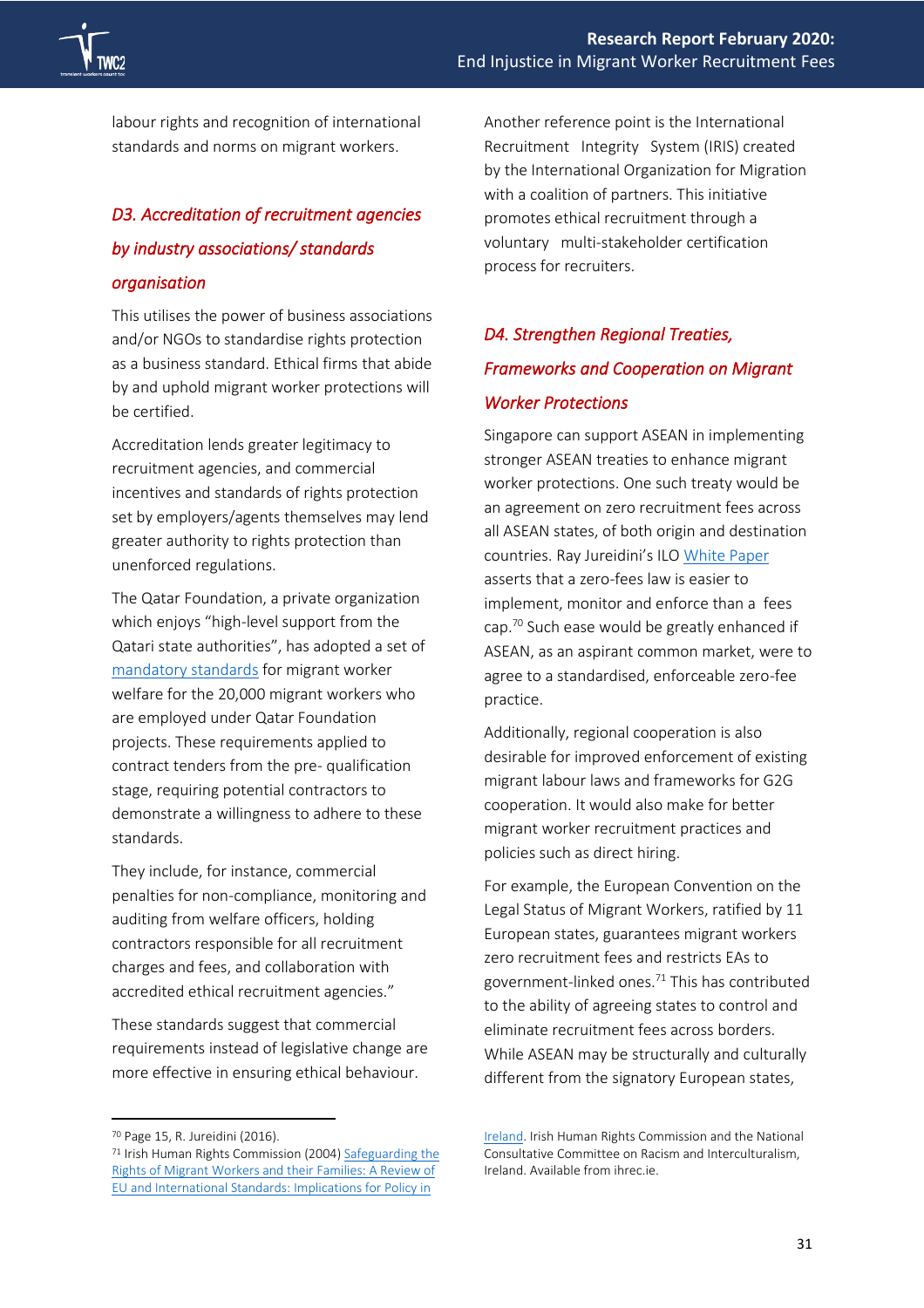

the success of the Convention provides valuable insight into how regional cooperation could greatly facilitate improved enforcement of migrant worker laws.

The 2017 ASEAN Consensus on the Protection and Promotion of the Rights of Migrant Workers has set out a comprehensive series of articles that serve as a guide to best practices for migrant worker rights and protections. However, the effectiveness of the Consensus is wholly handicapped by the qualifying clause that each of one the articles are "subject to the laws, regulations and policies of respective ASEAN member states". Nonetheless, the Consensus is indicative that ASEAN states and Singapore, in principle, acknowledge the recommendations of the Consensus as best practices.

In all, stronger and enforceable ASEAN cooperation on migrant workers will better facilitate the integration of the ASEAN Economic Community with standardised practices of ethical labour mobility, and increased welfare of ASEAN citizens, noting the large numbers of migrant workers originating from ASEAN countries of origin and improved human resource and capital development.

Indeed, such a step would be consistent with the ASEAN vision, set forth in the declaration, "ASEAN 2025: Forging Ahead Together" adopted at the 27th ASEAN Summit in 2015 in Kuala Lumpur, Malaysia, of an ASEAN community that is "rules-based and socially responsible and where the well-being and livelihood of the peoples are enhanced".<sup>72</sup>

<sup>72</sup> The Association of Southeast Asian Nations (ASEAN) (2017). [ASEAN Consensus on the Protection and](https://asean.org/storage/2019/01/3.-March-2018-ASEAN-Consensus-on-the-Protection-and-Promotion-of-the-Rights-of-Migrant-Workers.pdf) 

[Promotion of the Rights of Migrant Workers](https://asean.org/storage/2019/01/3.-March-2018-ASEAN-Consensus-on-the-Protection-and-Promotion-of-the-Rights-of-Migrant-Workers.pdf) (2017) (p.3 pp.3). Available from asean.org.